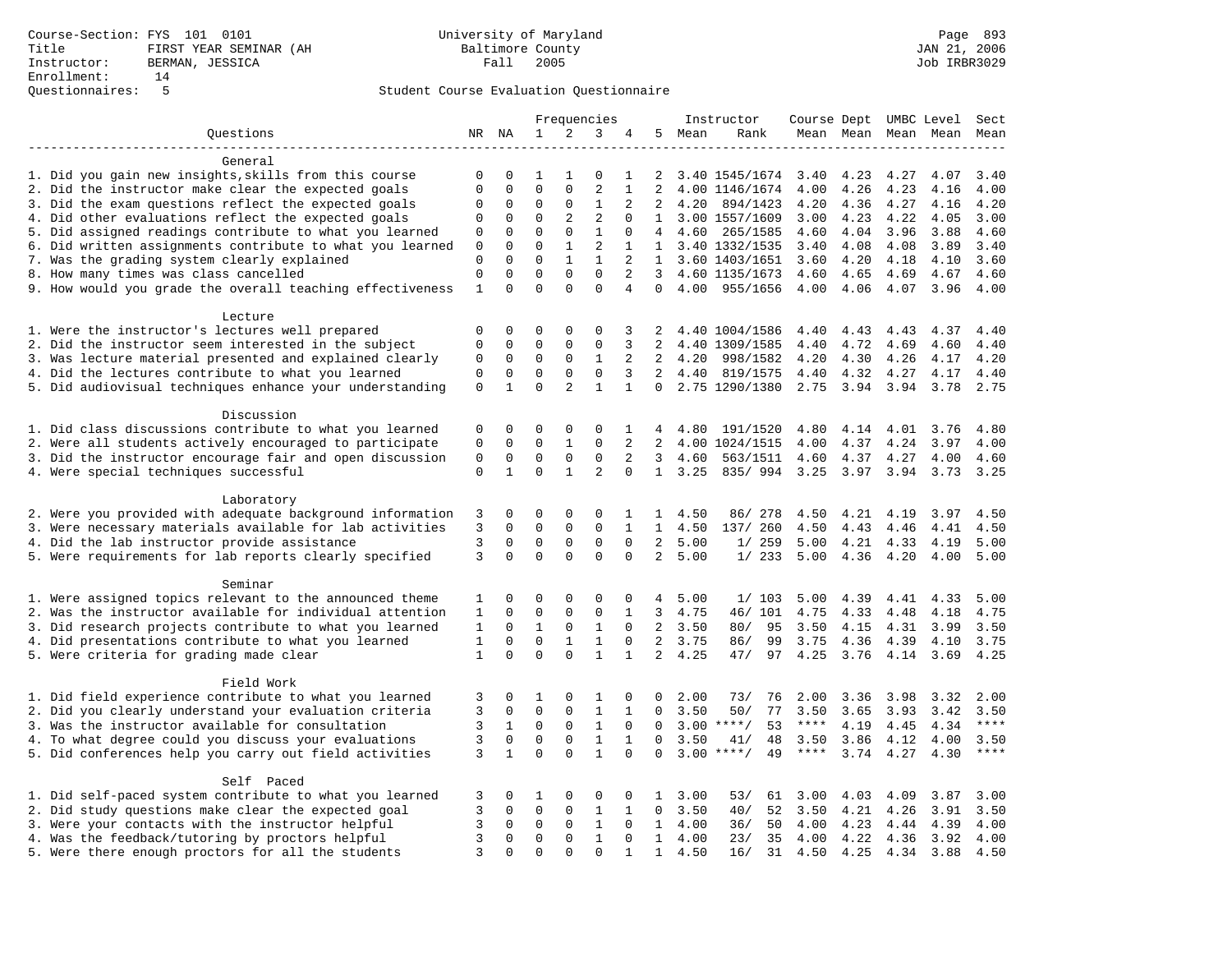| Course-Section: FYS 101 0101 |                        | University of Maryland                  | Page 893     |
|------------------------------|------------------------|-----------------------------------------|--------------|
| Title                        | FIRST YEAR SEMINAR (AH | Baltimore County                        | JAN 21, 2006 |
| Instructor:                  | BERMAN, JESSICA        | 2005<br>Fall                            | Job IRBR3029 |
| Enrollment:                  | 14                     |                                         |              |
| Ouestionnaires:              |                        | Student Course Evaluation Questionnaire |              |

| Credits Earned |          | Cum. GPA      |              | Expected Grades |   | Reasons             | Type     |                             |   |                                   |  |
|----------------|----------|---------------|--------------|-----------------|---|---------------------|----------|-----------------------------|---|-----------------------------------|--|
| $00 - 27$      | 2        | $0.00 - 0.99$ |              | Α               |   | Required for Majors |          | Graduate                    | 0 | Major                             |  |
| $28 - 55$      | 0        | $1.00 - 1.99$ | $\Omega$     | В               |   |                     |          |                             |   |                                   |  |
| $56 - 83$      | 0        | $2.00 - 2.99$ | $\Omega$     | С               |   | General             |          | Under-grad                  | 5 | Non-major                         |  |
| $84 - 150$     | $\Omega$ | $3.00 - 3.49$ | $\Omega$     | D               | 0 |                     |          |                             |   |                                   |  |
| Grad.          | 0        | $3.50 - 4.00$ | $\mathbf{0}$ | F               | 0 | Electives           |          |                             |   | #### - Means there are not enough |  |
|                |          |               |              | Ρ               | 0 |                     |          | responses to be significant |   |                                   |  |
|                |          |               |              |                 | 0 | Other               | $\Omega$ |                             |   |                                   |  |
|                |          |               |              |                 | 0 |                     |          |                             |   |                                   |  |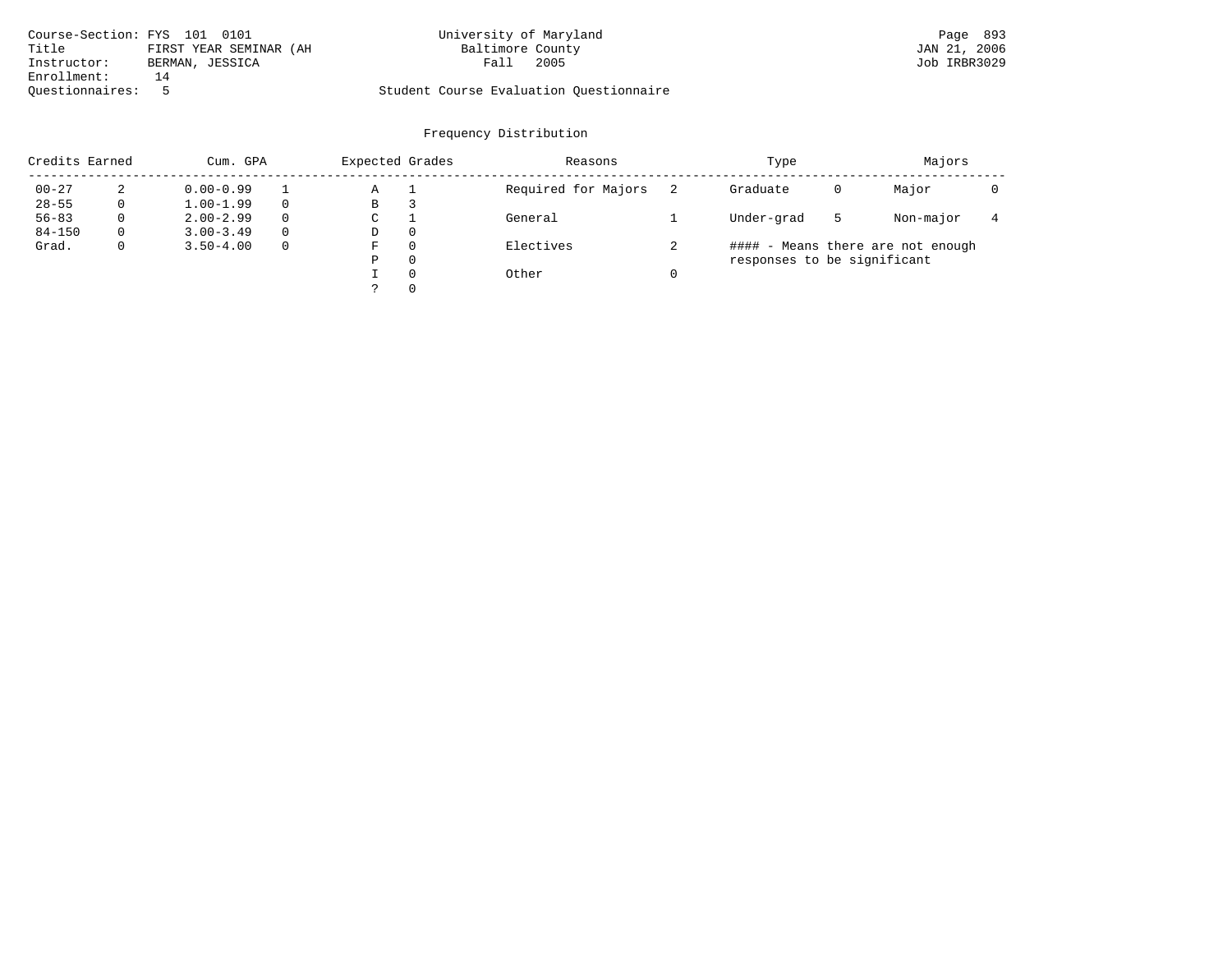|                                                           |                |                |                |                | Frequencies    |              |                |      | Instructor         | Course Dept UMBC Level |           |                     |      | Sect        |
|-----------------------------------------------------------|----------------|----------------|----------------|----------------|----------------|--------------|----------------|------|--------------------|------------------------|-----------|---------------------|------|-------------|
| Ouestions                                                 |                | NR NA          | $\mathbf{1}$   | $\overline{2}$ | 3              | 4            | 5              | Mean | Rank               |                        |           | Mean Mean Mean Mean |      | Mean        |
|                                                           |                |                |                |                |                |              |                |      |                    |                        |           |                     |      |             |
| General                                                   |                |                |                |                |                |              |                |      |                    |                        |           |                     |      |             |
| 1. Did you gain new insights, skills from this course     | <sup>0</sup>   | 0              | 1              |                | 4              | 6            |                |      | 3.88 1340/1674     | 3.88                   | 4.23      | 4.27                | 4.07 | 3.88        |
| 2. Did the instructor make clear the expected goals       | $\Omega$       | 0              | $\overline{2}$ | 1              | $\overline{3}$ | 7            | 3              |      | 3.50 1499/1674     | 3.50                   | 4.26      | 4.23                | 4.16 | 3.50        |
| 3. Did the exam questions reflect the expected goals      | 0              | $\Omega$       | $\mathbf 0$    | $\overline{2}$ | $\overline{2}$ |              |                |      | 4.06 980/1423      | 4.06                   | 4.36      | 4.27                | 4.16 | 4.06        |
| 4. Did other evaluations reflect the expected goals       | $\mathbf 0$    | $\Omega$       | $\mathbf{1}$   | $\Omega$       | $\overline{2}$ |              |                |      | 3.94 1185/1609     | 3.94                   | 4.23      | 4.22                | 4.05 | 3.94        |
| 5. Did assigned readings contribute to what you learned   | $\mathbf{1}$   | $\Omega$       | $\mathbf{1}$   | 3              | $\overline{a}$ | 4            |                |      | 3.60 1164/1585     | 3.60                   | 4.04      | 3.96                | 3.88 | 3.60        |
| 6. Did written assignments contribute to what you learned | $\mathbf{1}$   | $\Omega$       | $\mathbf{1}$   | $\mathbf{1}$   | 3              | 5            | 5              |      | 3.80 1110/1535     | 3.80                   | 4.08      | 4.08                | 3.89 | 3.80        |
| 7. Was the grading system clearly explained               | $\mathbf{1}$   | $\Omega$       | 3              | $\overline{2}$ |                |              | 3              |      | 3.27 1522/1651     | 3.27                   | 4.20      | 4.18                | 4.10 | 3.27        |
| 8. How many times was class cancelled                     | $\mathbf{1}$   | $\Omega$       | $\Omega$       | $\mathbf 0$    | $\Omega$       |              | 13             |      | 4.87 778/1673      | 4.87                   | 4.65      | 4.69                | 4.67 | 4.87        |
| 9. How would you grade the overall teaching effectiveness | $\overline{4}$ | $\Omega$       | $\Omega$       | $\overline{2}$ | $\mathfrak{D}$ | 6            | 2              |      | 3.67 1297/1656     | $3.67$ 4.06            |           | 4.07                | 3.96 | 3.67        |
|                                                           |                |                |                |                |                |              |                |      |                    |                        |           |                     |      |             |
| Lecture                                                   |                |                |                |                |                |              |                |      |                    |                        |           |                     |      |             |
| 1. Were the instructor's lectures well prepared           | 0              | 0              |                |                | 3              |              |                |      | 3.81 1397/1586     | 3.81                   | 4.43      | 4.43                | 4.37 | 3.81        |
| 2. Did the instructor seem interested in the subject      | 0              | $\Omega$       | $\Omega$       | $\Omega$       | 2              | 1            | 13             |      | 4.69 1047/1585     | 4.69                   | 4.72      | 4.69                | 4.60 | 4.69        |
| 3. Was lecture material presented and explained clearly   | $\mathbf 0$    | $\mathbf 0$    | 1              | $\mathbf{1}$   | 4              | 8            | 2              |      | 3.56 1385/1582     | 3.56                   | 4.30      | 4.26                | 4.17 | 3.56        |
| 4. Did the lectures contribute to what you learned        | $\mathbf 0$    | $\Omega$       | $\overline{2}$ | $\Omega$       | $\overline{2}$ | 6            | 6              |      | 3.88 1230/1575     | 3.88                   | 4.32      | 4.27                | 4.17 | 3.88        |
| 5. Did audiovisual techniques enhance your understanding  | $\mathbf 0$    | $\Omega$       |                | $\Omega$       | $\overline{A}$ |              | 3              |      | 3.75 902/1380      | 3.75                   | 3.94 3.94 |                     | 3.78 | 3.75        |
|                                                           |                |                |                |                |                |              |                |      |                    |                        |           |                     |      |             |
| Discussion                                                |                |                |                |                |                |              |                |      |                    |                        |           |                     |      |             |
| 1. Did class discussions contribute to what you learned   | 2              | 0              | 2              | 0              | 2              |              |                |      | 3.64 1104/1520     | 3.64                   | 4.14      | 4.01                | 3.76 | 3.64        |
| 2. Were all students actively encouraged to participate   | $\sqrt{2}$     | $\Omega$       | $\Omega$       | $\mathbf{1}$   | $\overline{3}$ |              |                |      | 4.00 1024/1515     | 4.00                   | 4.37      | 4.24                | 3.97 | 4.00        |
| 3. Did the instructor encourage fair and open discussion  | $\sqrt{2}$     | $\mathbf 0$    | $\mathbf{1}$   | $\mathbf 0$    | 3              | 6            | 4              |      | 3.86 1166/1511     | 3.86                   | 4.37      | 4.27                | 4.00 | 3.86        |
| 4. Were special techniques successful                     | $\overline{2}$ | 3              | $\mathbf{1}$   | $\Omega$       | $\overline{5}$ | 4            | $\mathbf{1}$   |      | 3.36 799/994       | 3.36                   | 3.97      | 3.94                | 3.73 | 3.36        |
|                                                           |                |                |                |                |                |              |                |      |                    |                        |           |                     |      |             |
| Seminar                                                   |                |                |                |                |                |              |                |      |                    |                        |           |                     |      |             |
| 1. Were assigned topics relevant to the announced theme   | 15             | 0              | $\Omega$       | $\Omega$       | $\Omega$       |              |                |      | $4.00$ ****/ 103   | ****                   | 4.39      | 4.41                | 4.33 | ****        |
| 2. Was the instructor available for individual attention  | 15             | $\Omega$       | $\Omega$       | $\Omega$       | $\Omega$       | $\mathbf{1}$ | $\Omega$       |      | $4.00$ ****/ 101   | ****                   | 4.33      | 4.48                | 4.18 | ****        |
| 3. Did research projects contribute to what you learned   | 15             | $\Omega$       | $\mathbf 0$    | $\mathbf 0$    | $\mathbf 0$    |              |                |      | $4.00$ ****/ 95    | $***$ * * *            | 4.15      | 4.31                | 3.99 | $* * * *$   |
| 4. Did presentations contribute to what you learned       | 15             | $\Omega$       | $\Omega$       | $\Omega$       | $\Omega$       |              |                |      | $4.00$ ****/<br>99 | $***$ * * *            | 4.36      | 4.39                | 4.10 | $* * * *$   |
| 5. Were criteria for grading made clear                   | 15             | $\Omega$       | $\Omega$       | $\cap$         | $\mathbf{1}$   | $\cap$       | $\cap$         |      | $3.00$ ****/<br>97 | ****                   | 3.76      | 4.14                | 3.69 | $***$ * * * |
|                                                           |                |                |                |                |                |              |                |      |                    |                        |           |                     |      |             |
| Field Work                                                |                |                |                |                |                |              |                |      |                    |                        |           |                     |      |             |
| 1. Did field experience contribute to what you learned    | 2              |                |                |                | 5              |              |                | 3.64 | 47/<br>76          | 3.64                   | 3.36      | 3.98                | 3.32 | 3.64        |
| 2. Did you clearly understand your evaluation criteria    | 2              | $\Omega$       | 1              | 1              | 3              |              | 2              | 3.57 | 48/<br>77          | 3.57                   | 3.65      | 3.93                | 3.42 | 3.57        |
| 3. Was the instructor available for consultation          | $\overline{a}$ | $\overline{4}$ | $\Omega$       | $\Omega$       | $\mathbf{1}$   | 4            | 5              | 4.40 | 32/<br>53          | 4.40                   | 4.19      | 4.45                | 4.34 | 4.40        |
| 4. To what degree could you discuss your evaluations      | $\overline{2}$ | 4              | $\Omega$       | $\mathbf{0}$   | $\overline{3}$ | 5            | $\overline{a}$ | 3.90 | 31/<br>48          | 3.90                   | 3.86      | 4.12                | 4.00 | 3.90        |
| 5. Did conferences help you carry out field activities    | $\overline{2}$ |                | $\Omega$       | $\Omega$       | $\mathcal{L}$  |              | $\overline{a}$ | 4.00 | 34/<br>49          | 4.00                   | 3.74      | 4.27                | 4.30 | 4.00        |

| Credits Earned | Cum. GPA      |          | Expected Grades |   | Reasons             | Type                        | Majors |                                   |  |
|----------------|---------------|----------|-----------------|---|---------------------|-----------------------------|--------|-----------------------------------|--|
| $00 - 27$      | $0.00 - 0.99$ |          | Α               | 4 | Required for Majors | Graduate                    | 0      | Major                             |  |
| $28 - 55$      | $1.00 - 1.99$ | $\Omega$ | B               | 6 |                     |                             |        |                                   |  |
| $56 - 83$      | $2.00 - 2.99$ | $\Omega$ | C               |   | General             | Under-grad                  | 16     | Non-major                         |  |
| $84 - 150$     | $3.00 - 3.49$ | $\Omega$ | D               | 0 |                     |                             |        |                                   |  |
| Grad.          | $3.50 - 4.00$ | $\Omega$ | F               | 0 | Electives           |                             |        | #### - Means there are not enough |  |
|                |               |          | Р               | 0 |                     | responses to be significant |        |                                   |  |
|                |               |          |                 |   | Other               |                             |        |                                   |  |
|                |               |          |                 |   |                     |                             |        |                                   |  |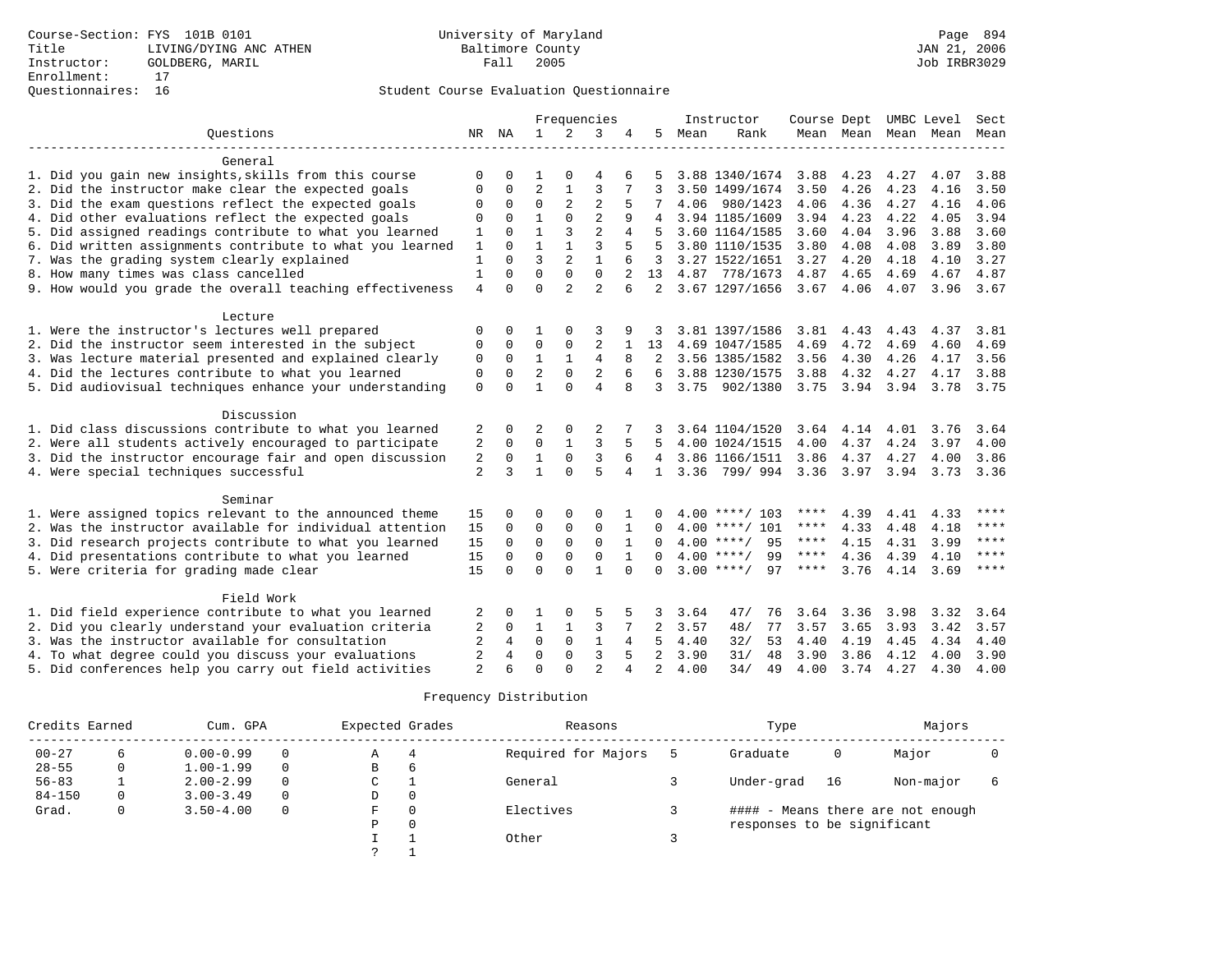|                                                           |              |             |                |                | Frequencies    |                |                 |        | Instructor             | Course Dept UMBC Level |           |                     |           | Sect      |
|-----------------------------------------------------------|--------------|-------------|----------------|----------------|----------------|----------------|-----------------|--------|------------------------|------------------------|-----------|---------------------|-----------|-----------|
| Ouestions                                                 |              | NR NA       | $\mathbf{1}$   | 2              | 3              | 4              |                 | 5 Mean | Rank                   |                        |           | Mean Mean Mean Mean |           | Mean      |
|                                                           |              |             |                |                |                |                |                 |        |                        |                        |           |                     |           |           |
| General                                                   |              |             |                |                |                |                |                 |        |                        |                        |           |                     |           |           |
| 1. Did you gain new insights, skills from this course     | 0            | $\Omega$    | $\Omega$       | $\Omega$       | 1              | 6              | 4               | 4.27   | 928/1674               | 4.27                   | 4.23      | 4.27                | 4.07      | 4.27      |
| 2. Did the instructor make clear the expected goals       | $\mathbf 0$  | $\mathsf 0$ | $\mathsf 0$    | $\mathbf{0}$   | $\overline{4}$ | 6              | $\mathbf{1}$    |        | 3.73 1388/1674         | 3.73                   | 4.26      | 4.23                | 4.16      | 3.73      |
| 3. Did the exam questions reflect the expected goals      | 0            | 0           | 1              | $\mathbf 0$    | 1              | 3              | 6               | 4.18   | 901/1423               | 4.18                   | 4.36      | 4.27                | 4.16      | 4.18      |
| 4. Did other evaluations reflect the expected goals       | 0            | $\mathbf 0$ | $\mathbf 0$    | $\mathbf{0}$   | $\overline{4}$ | 4              | 3               |        | 3.91 1224/1609         | 3.91                   | 4.23      | 4.22                | 4.05      | 3.91      |
| 5. Did assigned readings contribute to what you learned   | 0            | $\mathbf 0$ | $\overline{3}$ | $\mathbf{0}$   | $\overline{2}$ | 3              | 3               |        | 3.27 1356/1585         | 3.27                   | 4.04      | 3.96                | 3.88      | 3.27      |
| 6. Did written assignments contribute to what you learned | 0            | $\Omega$    | $\overline{a}$ | $\mathbf{1}$   | $\overline{2}$ | 4              | 2               |        | 3.27 1378/1535         | 3.27                   | 4.08      | 4.08                | 3.89      | 3.27      |
| 7. Was the grading system clearly explained               | $\mathbf 0$  | $\Omega$    | $\Omega$       | $\mathbf{1}$   | $\overline{4}$ | 4              | $\overline{2}$  |        | 3.64 1390/1651         | 3.64                   | 4.20      | 4.18                | 4.10      | 3.64      |
| 8. How many times was class cancelled                     | $\mathbf 0$  | $\mathbf 0$ | $\mathbf 0$    | $\mathbf{0}$   | $\mathbf 0$    | $\overline{4}$ | 7               |        | 4.64 1103/1673         | 4.64                   | 4.65      | 4.69                | 4.67      | 4.64      |
| 9. How would you grade the overall teaching effectiveness | 1            | $\Omega$    | $\mathbf 0$    | $\Omega$       | 1              | 6              | 3               | 4.20   | 794/1656               | 4.20                   | 4.06      | 4.07                | 3.96      | 4.20      |
| Lecture                                                   |              |             |                |                |                |                |                 |        |                        |                        |           |                     |           |           |
| 1. Were the instructor's lectures well prepared           | 0            | 0           | 0              | $\Omega$       | 1              | 7              | 3               |        | 4.18 1198/1586         | 4.18                   | 4.43      | 4.43                | 4.37      | 4.18      |
| 2. Did the instructor seem interested in the subject      | 0            | $\mathbf 0$ | $\mathsf 0$    | $\mathbf{0}$   | $\mathbf 0$    | 1              | 10              | 4.91   | 567/1585               | 4.91                   | 4.72      | 4.69                | 4.60      | 4.91      |
| 3. Was lecture material presented and explained clearly   | 0            | 0           | 0              | 0              | 5              | 3              | 3               |        | 3.82 1266/1582         | 3.82                   | 4.30      | 4.26                | 4.17      | 3.82      |
| 4. Did the lectures contribute to what you learned        | 0            | 0           | $\mathbf 0$    | $\mathbf{0}$   | $\mathbf 0$    | 4              | $7\overline{ }$ | 4.64   | 537/1575               | 4.64 4.32              |           | 4.27                | 4.17      | 4.64      |
| 5. Did audiovisual techniques enhance your understanding  | $\mathbf 0$  | $\Omega$    | $\Omega$       | $\overline{a}$ | $\Omega$       | $\mathbf{1}$   | 8               | 4.36   | 406/1380               | 4.36                   | 3.94 3.94 |                     | 3.78      | 4.36      |
|                                                           |              |             |                |                |                |                |                 |        |                        |                        |           |                     |           |           |
| Discussion                                                |              |             |                |                |                |                |                 |        |                        |                        |           |                     |           |           |
| 1. Did class discussions contribute to what you learned   | 0            | 0           | 1              | 2              | 2              | 2              | 4               |        | 3.55 1153/1520         | 3.55                   | 4.14      | 4.01                | 3.76      | 3.55      |
| 2. Were all students actively encouraged to participate   | 1            | 0           | $\mathbf 0$    | 1              | $\overline{4}$ | 2              | 3               |        | 3.70 1239/1515         | 3.70                   | 4.37      | 4.24                | 3.97      | 3.70      |
| 3. Did the instructor encourage fair and open discussion  | 1            | $\mathbf 0$ | $\mathbf{1}$   | $\mathbf 0$    | 3              | 2              |                 |        | 4 3.80 1194/1511       | 3.80                   | 4.37      | 4.27                | 4.00      | 3.80      |
| 4. Were special techniques successful                     | $\mathbf{1}$ | 3           | $\overline{a}$ | $\mathbf{1}$   | 3              | $\mathbf{1}$   | 0               |        | 2.43 972/994 2.43 3.97 |                        |           | 3.94                | 3.73      | 2.43      |
|                                                           |              |             |                |                |                |                |                 |        |                        |                        |           |                     |           |           |
| Laboratory                                                |              |             |                |                |                |                |                 |        |                        |                        |           |                     |           |           |
| 1. Did the lab increase understanding of the material     | 10           | 0           | 0              | 0              | 1              | 0              | 0               |        | $3.00$ ****/ 265       | ****                   | 4.06      | 4.23                | 3.97      | ****      |
| 2. Were you provided with adequate background information | 10           | 0           | $\mathbf 0$    | 0              | $\mathbf{1}$   | $\Omega$       | $\Omega$        |        | $3.00$ ****/ 278       | ****                   | 4.21      | 4.19                | 3.97      | ****      |
| 3. Were necessary materials available for lab activities  | 10           | $\mathbf 0$ | $\mathbf 0$    | $\mathbf 0$    | $\mathbf{1}$   | $\Omega$       | $\Omega$        |        | $3.00$ ****/ 260       | ****                   | 4.43      | 4.46                | 4.41      | ****      |
| 4. Did the lab instructor provide assistance              | 10           | $\Omega$    | $\mathbf 0$    | $\mathbf{0}$   | $\mathbf{1}$   | $\Omega$       | $\Omega$        |        | $3.00$ ****/ 259       | $***$ * * *            | 4.21      | 4.33                | 4.19      | ****      |
| 5. Were requirements for lab reports clearly specified    | 10           | $\Omega$    | $\Omega$       | $\Omega$       | $\mathbf{1}$   | $\Omega$       | $\Omega$        |        | $3.00$ ****/ 233       | $***$ * * *            | 4.36      | 4.20                | 4.00      | ****      |
|                                                           |              |             |                |                |                |                |                 |        |                        |                        |           |                     |           |           |
| Seminar                                                   |              |             |                |                |                |                |                 |        |                        |                        |           |                     |           |           |
| 1. Were assigned topics relevant to the announced theme   | 6            | 1           | $\Omega$       | 0              | 1              | 1              | 2               | 4.25   | 71/103                 | 4.25                   | 4.39      | 4.41                | 4.33      | 4.25      |
| 2. Was the instructor available for individual attention  | 6            | $\mathbf 0$ | $\mathbf 0$    | $\mathbf{0}$   | $\overline{a}$ | $\mathbf{1}$   | $\overline{2}$  | 4.00   | 72/ 101                | 4.00                   | 4.33      | 4.48                | 4.18      | 4.00      |
| 3. Did research projects contribute to what you learned   | 6            | $\mathbf 0$ | $\mathbf 0$    | 2              | $\mathbf 0$    | $\mathbf{1}$   | $\overline{a}$  | 3.60   | 78/<br>95              | 3.60                   | 4.15      | 4.31                | 3.99      | 3.60      |
| 4. Did presentations contribute to what you learned       | 6            | $\Omega$    | $\mathbf 0$    | $\mathbf{1}$   | $\mathbf{1}$   | $\mathbf{1}$   | $\overline{2}$  | 3.80   | 85/<br>99              | 3.80                   | 4.36      | 4.39                | 4.10      | 3.80      |
| 5. Were criteria for grading made clear                   | 6            | $\Omega$    | $\Omega$       | $\Omega$       | 3              | $\mathbf{1}$   | $\mathbf{1}$    | 3.60   | 76/<br>97              | 3.60                   | 3.76      | 4.14                | 3.69      | 3.60      |
| Field Work                                                |              |             |                |                |                |                |                 |        |                        |                        |           |                     |           |           |
| 1. Did field experience contribute to what you learned    | 10           | 0           | 0              | 0              | 0              | 0              | 1               |        | $5.00$ ****/<br>76     | ****                   | 3.36      |                     | 3.32      |           |
| 2. Did you clearly understand your evaluation criteria    | 10           | $\Omega$    | $\mathbf 0$    | $\mathbf 0$    | $\mathbf{1}$   | $\Omega$       | $\Omega$        | 3.00   | 77<br>$***/$           | $***$ * * *            | 3.65      | 3.98<br>3.93        | 3.42      | ****      |
|                                                           |              | $\mathbf 0$ | $\mathsf 0$    |                | $1\,$          | $\mathbf 0$    |                 |        | 53                     | $***$ * * *            |           |                     |           | $***$     |
| 3. Was the instructor available for consultation          | 10           |             |                | $\mathsf 0$    |                |                | $\mathbf 0$     |        | $3.00$ ****/           |                        | 4.19      | 4.45                | 4.34      | ****      |
| 4. To what degree could you discuss your evaluations      | 10           | $\mathbf 0$ | $\mathbf{1}$   | $\Omega$       | $\Omega$       | $\Omega$       | $\Omega$        |        | 48<br>$1.00$ ****/     | ****                   | 3.86      | 4.12                | 4.00      |           |
| Self Paced                                                |              |             |                |                |                |                |                 |        |                        |                        |           |                     |           |           |
| 1. Did self-paced system contribute to what you learned   | 10           | $\Omega$    | $\Omega$       | $\Omega$       | 1              | $\Omega$       | 0               | 3.00   | **** /<br>61           |                        | 4.03      | 4.09                | 3.87      | ****      |
| 3. Were your contacts with the instructor helpful         | 10           | $\Omega$    | $\Omega$       | $\Omega$       | $\mathbf{1}$   | $\Omega$       | $\Omega$        |        | $3.00$ ****/<br>50     | ****                   | 4.23      |                     | 4.44 4.39 | $* * * *$ |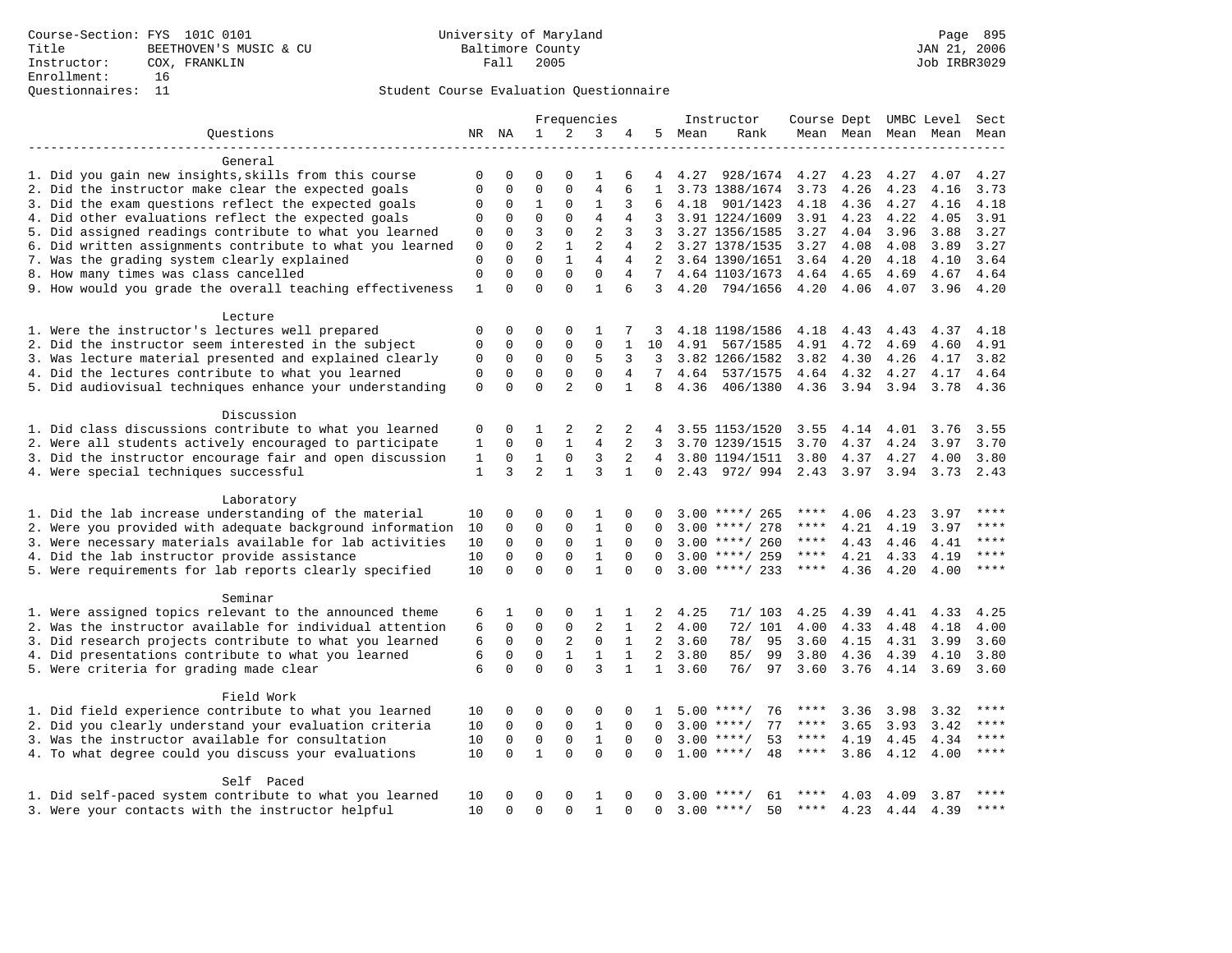| Course-Section: FYS 101C 0101 |                        | University of Maryland                  |      | Page 895     |
|-------------------------------|------------------------|-----------------------------------------|------|--------------|
| Title                         | BEETHOVEN'S MUSIC & CU | Baltimore County                        |      | JAN 21, 2006 |
| Instructor:                   | COX, FRANKLIN          | Fall                                    | 2005 | Job IRBR3029 |
| Enrollment:                   | 16                     |                                         |      |              |
| Ouestionnaires: 11            |                        | Student Course Evaluation Questionnaire |      |              |

| Credits Earned |          | Cum. GPA      |          | Expected Grades |   | Reasons             |          | Type                        |     | Majors                            |   |
|----------------|----------|---------------|----------|-----------------|---|---------------------|----------|-----------------------------|-----|-----------------------------------|---|
| $00 - 27$      |          | $0.00 - 0.99$ |          | Α               |   | Required for Majors | 4        | Graduate                    | 0   | Major                             |   |
| $28 - 55$      |          | $1.00 - 1.99$ | $\Omega$ | В               |   |                     |          |                             |     |                                   |   |
| $56 - 83$      |          | $2.00 - 2.99$ | $\Omega$ | С               | 0 | General             |          | Under-grad                  | -11 | Non-major                         | ∠ |
| $84 - 150$     | $\Omega$ | $3.00 - 3.49$ | $\Omega$ | D               | 0 |                     |          |                             |     |                                   |   |
| Grad.          | 0        | $3.50 - 4.00$ |          | F               | 0 | Electives           |          |                             |     | #### - Means there are not enough |   |
|                |          |               |          | Ρ               | 0 |                     |          | responses to be significant |     |                                   |   |
|                |          |               |          |                 | 0 | Other               | $\Omega$ |                             |     |                                   |   |
|                |          |               |          |                 | 0 |                     |          |                             |     |                                   |   |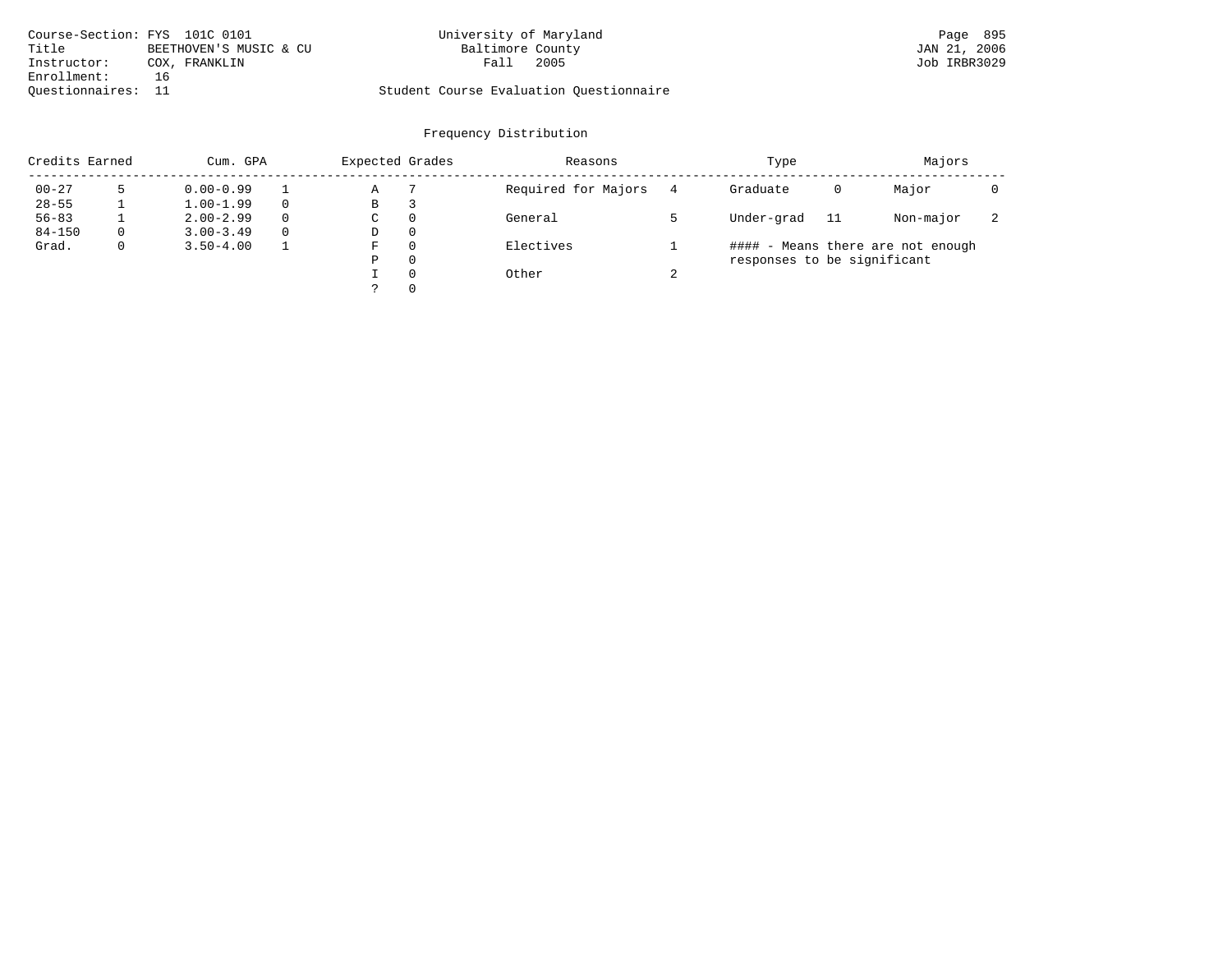|                                                                       |              |              |              |              | Frequencies    |                |                |      | Instructor         | Course Dept UMBC Level |      |      |                          | Sect        |
|-----------------------------------------------------------------------|--------------|--------------|--------------|--------------|----------------|----------------|----------------|------|--------------------|------------------------|------|------|--------------------------|-------------|
| Questions                                                             |              | NR NA        | $\mathbf{1}$ | 2            | 3              |                | 5              | Mean | Rank               |                        |      |      | Mean Mean Mean Mean Mean |             |
| General                                                               |              |              |              |              |                |                |                |      |                    |                        |      |      |                          |             |
| 1. Did you gain new insights, skills from this course                 | 0            | 0            | 0            | 0            | 1              | 1              | 11             | 4.77 | 287/1674           | 4.77                   | 4.23 | 4.27 | 4.07                     | 4.77        |
| 2. Did the instructor make clear the expected goals                   | 0            | $\mathbf 0$  | $\mathbf 0$  | $\Omega$     | $\mathbf{0}$   | 3              | 10             | 4.77 | 259/1674           | 4.77                   | 4.26 | 4.23 | 4.16                     | 4.77        |
| 3. Did the exam questions reflect the expected goals                  | $\mathbf 0$  | 11           | $\mathbf 0$  | $\Omega$     | $\mathbf{0}$   | $\mathbf{1}$   | 1              |      | $4.50$ ****/1423   | $***$ * *              | 4.36 | 4.27 | 4.16                     | $***$       |
| 4. Did other evaluations reflect the expected goals                   | $\mathbf 0$  | $\mathbf{1}$ | $\mathbf 0$  | $\Omega$     | $\overline{2}$ | $\overline{2}$ | 8              | 4.50 | 490/1609           | 4.50                   | 4.23 | 4.22 | 4.05                     | 4.50        |
| 5. Did assigned readings contribute to what you learned               | $\mathbf 0$  | $\mathbf 0$  | $\mathbf{1}$ | $\Omega$     | 3              | $\mathbf{1}$   | 8              | 4.15 | 652/1585           | 4.15                   | 4.04 | 3.96 | 3.88                     | 4.15        |
| 6. Did written assignments contribute to what you learned             | 0            | $\mathbf{1}$ | $\Omega$     | $\Omega$     | $\overline{2}$ | 4              | 6              | 4.33 | 578/1535           | 4.33                   | 4.08 | 4.08 | 3.89                     | 4.33        |
| 7. Was the grading system clearly explained                           | $\mathbf 0$  | $\mathbf{1}$ | $\mathbf 0$  | $\mathbf{0}$ | 2              | 4              | 6              | 4.33 | 768/1651           | 4.33                   | 4.20 | 4.18 | 4.10                     | 4.33        |
| 8. How many times was class cancelled                                 | $\mathsf 0$  | $\mathbf 0$  | $\mathbf 0$  | $\mathbf 0$  | $\mathbf 0$    | 2              | 11             | 4.85 | 814/1673           | 4.85                   |      | 4.69 | 4.67                     | 4.85        |
|                                                                       |              | $\Omega$     | $\Omega$     | $\Omega$     | $\Omega$       | $\overline{a}$ | 9              |      |                    |                        | 4.65 |      |                          |             |
| 9. How would you grade the overall teaching effectiveness             | 2            |              |              |              |                |                |                | 4.82 | 144/1656           | 4.82                   | 4.06 | 4.07 | 3.96                     | 4.82        |
| Lecture                                                               |              |              |              |              |                |                |                |      |                    |                        |      |      |                          |             |
| 1. Were the instructor's lectures well prepared                       | 0            | 0            | 0            | 0            | 1              | 1              | 11             | 4.77 | 474/1586           | 4.77                   | 4.43 | 4.43 | 4.37                     | 4.77        |
| 2. Did the instructor seem interested in the subject                  | $\mathbf{0}$ | 0            | $\mathbf 0$  | $\mathbf{0}$ | $\mathbf 0$    | $\Omega$       | 13             | 5.00 | 1/1585             | 5.00                   | 4.72 | 4.69 | 4.60                     | 5.00        |
| 3. Was lecture material presented and explained clearly               | 0            | $\mathbf 0$  | $\mathbf 0$  | 0            | $\mathbf{0}$   | 2              | 11             | 4.85 | 208/1582           | 4.85                   | 4.30 | 4.26 | 4.17                     | 4.85        |
| 4. Did the lectures contribute to what you learned                    | $\mathbf 0$  | $\mathbf 0$  | $\mathbf 0$  | $\mathbf{1}$ | $\mathbf{1}$   | $\mathbf{1}$   | 10             | 4.54 | 658/1575           | 4.54                   | 4.32 | 4.27 | 4.17                     | 4.54        |
| 5. Did audiovisual techniques enhance your understanding              | $\mathbf{0}$ | $\mathsf{R}$ | $\Omega$     | $\Omega$     | $\Omega$       | $\mathbf{1}$   | $\overline{4}$ | 4.80 | 114/1380           | 4.80                   | 3.94 | 3.94 | 3.78                     | 4.80        |
|                                                                       |              |              |              |              |                |                |                |      |                    |                        |      |      |                          |             |
| Discussion                                                            |              |              |              |              |                |                |                |      |                    |                        |      |      |                          |             |
| 1. Did class discussions contribute to what you learned               | 0            | 0            | 0            | 0            | 0              | 1              | 12             | 4.92 | 107/1520           | 4.92                   | 4.14 | 4.01 | 3.76                     | 4.92        |
| 2. Were all students actively encouraged to participate               | 0            | 0            | $\mathbf 0$  | 0            | $\mathbf{1}$   | $\Omega$       | 12             | 4.85 | 277/1515           | 4.85                   | 4.37 | 4.24 | 3.97                     | 4.85        |
| 3. Did the instructor encourage fair and open discussion              | $\mathsf 0$  | 0            | 0            | $\mathsf 0$  | $\mathsf 0$    | $\mathbf 0$    | 13             | 5.00 | 1/1511             | 5.00                   | 4.37 | 4.27 | 4.00                     | 5.00        |
| 4. Were special techniques successful                                 | $\mathbf 0$  | $\Omega$     | $\Omega$     | $\Omega$     | $\mathbf{1}$   | 1              | 11             | 4.77 | 111/ 994           | 4.77                   | 3.97 | 3.94 | 3.73                     | 4.77        |
| Laboratory                                                            |              |              |              |              |                |                |                |      |                    |                        |      |      |                          |             |
| 1. Did the lab increase understanding of the material                 | 12           | 0            | 0            | 0            | 1              | $\Omega$       | O              | 3.00 | 265<br>****/       |                        | 4.06 | 4.23 | 3.97                     | ****        |
| 2. Were you provided with adequate background information             | 12           | $\Omega$     | $\Omega$     | $\Omega$     | $\Omega$       | $\mathbf{1}$   | $\Omega$       | 4.00 | ****/ 278          | ****                   | 4.21 | 4.19 | 3.97                     | $***$       |
|                                                                       |              |              |              |              |                |                |                |      |                    |                        |      |      |                          |             |
| Seminar                                                               |              |              |              |              |                |                |                |      |                    |                        |      |      |                          |             |
| 1. Were assigned topics relevant to the announced theme               | 1            | 1            | 0            | 0            | 0              | 1              | 10             | 4.91 | 34/ 103            | 4.91                   | 4.39 | 4.41 | 4.33                     | 4.91        |
| 2. Was the instructor available for individual attention              | 1            | 0            | 0            | 0            | $\mathsf 0$    | 1              | 11             | 4.92 | 34/ 101            | 4.92                   | 4.33 | 4.48 | 4.18                     | 4.92        |
| 3. Did research projects contribute to what you learned               | 1            | $\mathbf 0$  | $\mathbf{1}$ | $\mathbf{0}$ | $\mathbf{1}$   | 3              | 7              | 4.25 | 58/<br>95          | 4.25                   | 4.15 | 4.31 | 3.99                     | 4.25        |
| 4. Did presentations contribute to what you learned                   | 1            | $\mathbf 0$  | $\mathbf 0$  | $\mathbf{0}$ | $\mathbf 0$    | 3              | 9              | 4.75 | 38/<br>99          | 4.75                   | 4.36 | 4.39 | 4.10                     | 4.75        |
| 5. Were criteria for grading made clear                               | $\mathbf{1}$ | $\Omega$     | $\Omega$     | $\Omega$     | 3              | 2              | $7^{\circ}$    | 4.33 | 44/<br>97          | 4.33                   | 3.76 | 4.14 | 3.69                     | 4.33        |
| Field Work                                                            |              |              |              |              |                |                |                |      |                    |                        |      |      |                          |             |
| 1. Did field experience contribute to what you learned                | 12           | 0            | 0            | 0            | 0              | 1              | O              |      | $4.00$ ****/<br>76 | ****                   | 3.36 | 3.98 | 3.32                     |             |
| 2. Did you clearly understand your evaluation criteria                | 12           | 0            | 0            | 0            | $\mathsf 0$    | 0              | 1              | 5.00 | 77<br>$***$ /      | ****                   | 3.65 | 3.93 | 3.42                     | ****        |
| 3. Was the instructor available for consultation                      | 12           | 0            | 0            | 0            | $\mathbf 0$    | 1              | 0              | 4.00 | 53<br>$***$ /      | ****                   | 4.19 | 4.45 | 4.34                     | ****        |
| 4. To what degree could you discuss your evaluations                  | 12           | 0            | 0            | $\mathsf 0$  | $\mathsf 0$    | $\mathbf{1}$   | $\mathbf 0$    | 4.00 | $***$ /<br>48      | ****                   | 3.86 | 4.12 | 4.00                     | ****        |
| 5. Did conferences help you carry out field activities                | 12           | 0            | $\mathbf 0$  | $\Omega$     | $\Omega$       | $\mathbf{1}$   | 0              |      | $4.00$ ****/<br>49 | ****                   | 3.74 | 4.27 | 4.30                     | ****        |
|                                                                       |              |              |              |              |                |                |                |      |                    |                        |      |      |                          |             |
| Self Paced<br>1. Did self-paced system contribute to what you learned | 12           | 0            | 0            | 0            | 0              | 1              | 0              | 4.00 | $***$ /<br>61      | ****                   | 4.03 | 4.09 | 3.87                     |             |
| 3. Were your contacts with the instructor helpful                     | 12           | $\Omega$     | $\mathbf 0$  | 0            | $\mathbf{1}$   | $\mathbf 0$    | $\Omega$       | 3.00 | $***$ /<br>50      | ****                   | 4.23 | 4.44 | 4.39                     | ****        |
| 4. Was the feedback/tutoring by proctors helpful                      | 12           | $\Omega$     | $\mathbf 0$  | $\Omega$     | $\mathbf{1}$   | $\Omega$       | $\Omega$       |      | 35<br>$3.00$ ****/ | ****                   | 4.22 | 4.36 | 3.92                     | ****        |
| 5. Were there enough proctors for all the students                    | 12           | $\cap$       | $\Omega$     | $\cap$       | $\mathbf{1}$   | $\cap$         | $\cap$         | 3.00 | $***$ /<br>31      | $***$ * *              | 4.25 | 4.34 | 3.88                     | $***$ * * * |
|                                                                       |              |              |              |              |                |                |                |      |                    |                        |      |      |                          |             |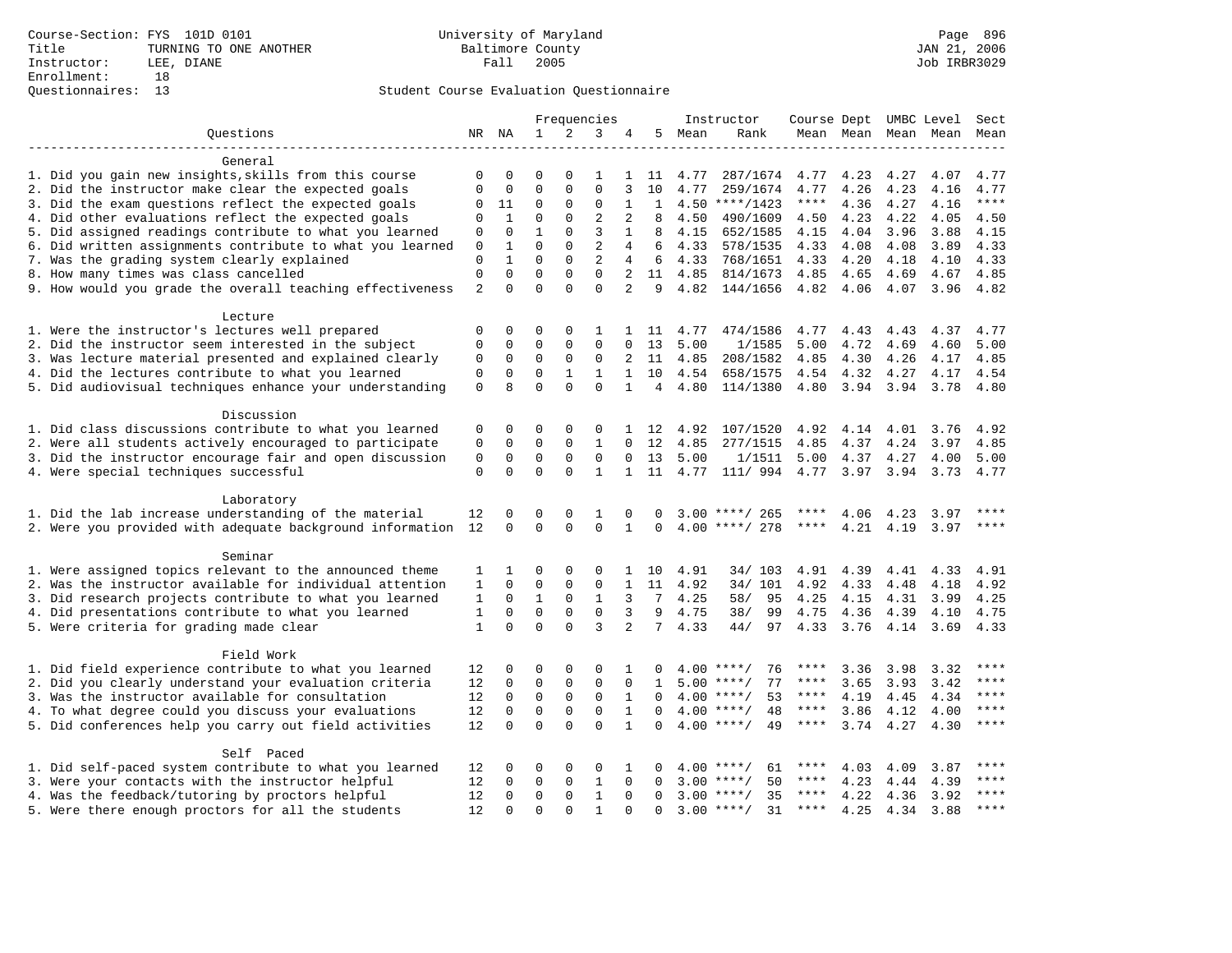|                    | Course-Section: FYS 101D 0101 | University of Maryland                  | Page 896     |
|--------------------|-------------------------------|-----------------------------------------|--------------|
| Title              | TURNING TO ONE ANOTHER        | Baltimore County                        | JAN 21, 2006 |
| Instructor:        | LEE, DIANE                    | 2005<br>Fall                            | Job IRBR3029 |
| Enrollment:        | 18                            |                                         |              |
| Ouestionnaires: 13 |                               | Student Course Evaluation Questionnaire |              |

| Credits Earned |   | Cum. GPA      |          | Expected Grades |          | Reasons             | Type                        |    | Majors                            |  |
|----------------|---|---------------|----------|-----------------|----------|---------------------|-----------------------------|----|-----------------------------------|--|
| $00 - 27$      |   | $0.00 - 0.99$ | $\Omega$ | Α               | -5       | Required for Majors | Graduate                    | 0  | Major                             |  |
| $28 - 55$      | 4 | $1.00 - 1.99$ | $\Omega$ | В               | 4        |                     |                             |    |                                   |  |
| $56 - 83$      |   | $2.00 - 2.99$ | $\Omega$ | C               | 2        | General             | Under-grad                  | 13 | Non-major                         |  |
| $84 - 150$     |   | $3.00 - 3.49$ | 2        | D               | $\Omega$ |                     |                             |    |                                   |  |
| Grad.          |   | $3.50 - 4.00$ | 2        | F               | $\Omega$ | Electives           |                             |    | #### - Means there are not enough |  |
|                |   |               |          | Ρ               | 0        |                     | responses to be significant |    |                                   |  |
|                |   |               |          |                 | $\Omega$ | Other               |                             |    |                                   |  |
|                |   |               |          |                 |          |                     |                             |    |                                   |  |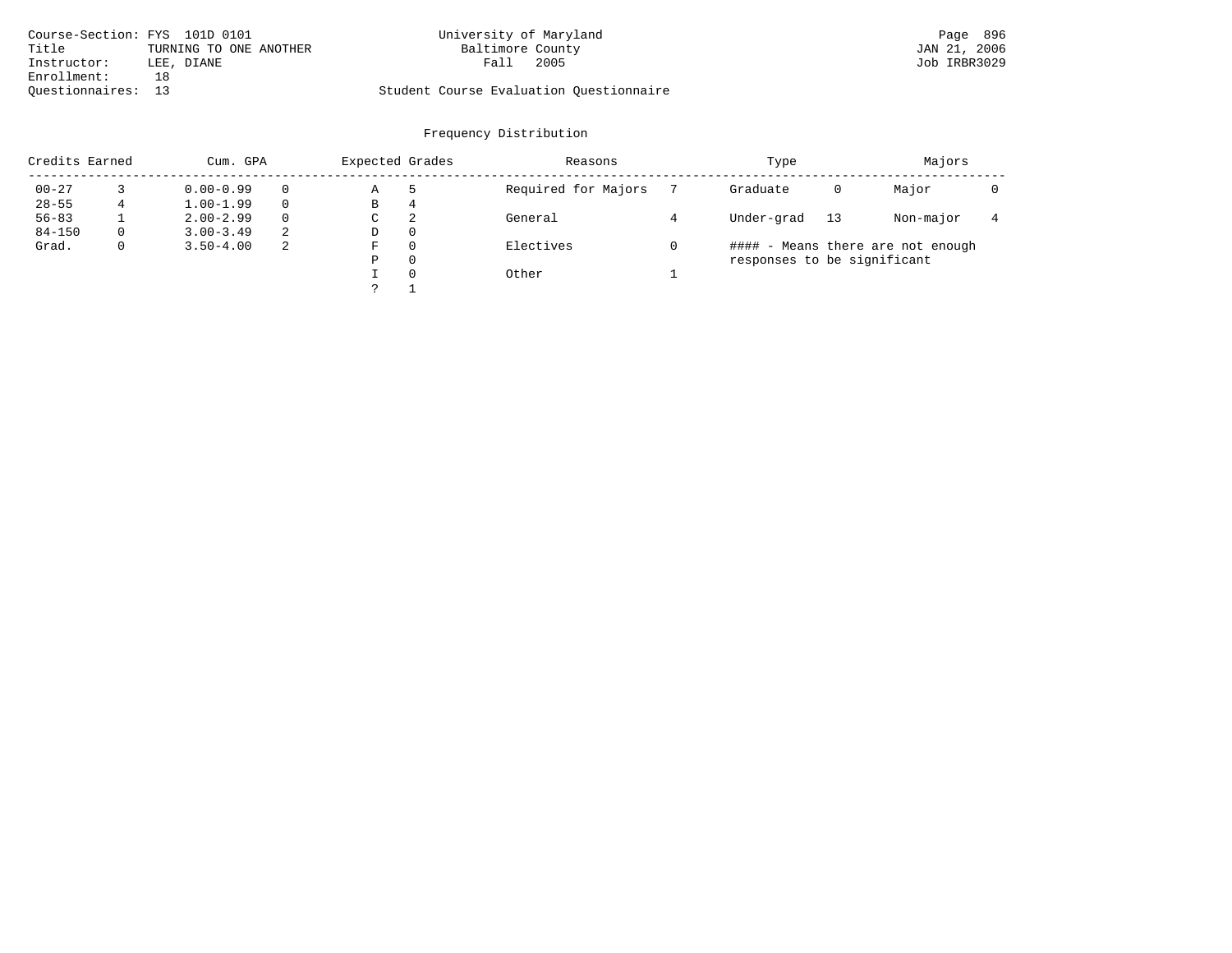### Questionnaires: 17 Student Course Evaluation Questionnaire

|                                                              |                |              |                |              | Frequencies    |                |                 |      | Instructor                   |             |                     |           | Course Dept UMBC Level | Sect        |
|--------------------------------------------------------------|----------------|--------------|----------------|--------------|----------------|----------------|-----------------|------|------------------------------|-------------|---------------------|-----------|------------------------|-------------|
| Ouestions                                                    |                | NR NA        | $\mathbf{1}$   | 2            | 3              | 4              | 5               | Mean | Rank                         |             | Mean Mean Mean Mean |           |                        | Mean        |
|                                                              |                |              |                |              |                |                |                 |      |                              |             |                     |           |                        |             |
| General                                                      |                |              |                |              |                |                |                 |      |                              |             |                     |           |                        |             |
| 1. Did you gain new insights, skills from this course        | 1              | $\Omega$     |                |              | $\Omega$       | 2              | 14              |      | 4.88 176/1674 4.88           |             | 4.23                | 4.27      | 4.07                   | 4.88        |
| 2. Did the instructor make clear the expected goals          | 1              | 0            | $\mathbf 0$    | 1            | 2              |                | 7               |      | 4.19 1009/1674               | 4.19        | 4.26                | 4.23      | 4.16                   | 4.19        |
| 3. Did the exam questions reflect the expected goals         | 1              | 11           | 0              | $\mathbf{0}$ | $\mathbf{0}$   | 2              | 3               | 4.60 | 459/1423                     | 4.60        | 4.36                | 4.27      | 4.16                   | 4.60        |
| 4. Did other evaluations reflect the expected goals          | 1              | $\Omega$     | $\Omega$       | $\mathbf{1}$ | 3              | 3              | 9               | 4.25 | 852/1609                     | 4.25        | 4.23                | 4.22      | 4.05                   | 4.25        |
| 5. Did assigned readings contribute to what you learned      | 0              | $\Omega$     | $\Omega$       | $\Omega$     | $\mathbf{1}$   |                | 13              | 4.71 | 198/1585                     | 4.71        | 4.04                | 3.96      | 3.88                   | 4.71        |
| 6. Did written assignments contribute to what you learned    | $\mathbf{0}$   | $\Omega$     | $\Omega$       | $\Omega$     | $\mathbf{1}$   |                | 10              | 4.53 | 355/1535                     | 4.53        | 4.08                | 4.08      | 3.89                   | 4.53        |
| 7. Was the grading system clearly explained                  | $\mathbf{0}$   | $\mathbf{1}$ | $\overline{a}$ | 4            | 3              | $\overline{2}$ | 5               |      | 3.25 1525/1651               | 3.25        | 4.20                | 4.18      | 4.10                   | 3.25        |
| 8. How many times was class cancelled                        | $\mathbf{0}$   | $\mathbf 0$  | $\mathbf 0$    | $\mathbf{0}$ | $\Omega$       | $\Omega$       | 17              | 5.00 | 1/1673                       | 5.00        | 4.65                | 4.69      | 4.67                   | 5.00        |
| 9. How would you grade the overall teaching effectiveness    | $\overline{2}$ | $\Omega$     | $\Omega$       | $\Omega$     | $\overline{a}$ | 3              | 10              | 4.53 | 359/1656                     | 4.53        | 4.06                | 4.07      | 3.96                   | 4.53        |
| Lecture                                                      |                |              |                |              |                |                |                 |      |                              |             |                     |           |                        |             |
| 1. Were the instructor's lectures well prepared              | 1              | 0            | 1              | 1            |                |                |                 |      | 3.94 1349/1586               |             | 3.94 4.43           | 4.43      | 4.37                   | 3.94        |
| 2. Did the instructor seem interested in the subject         | 1              | $\Omega$     | $\Omega$       | $\mathbf 0$  | $\Omega$       |                | 15              |      | 4.94 397/1585                | 4.94        | 4.72                | 4.69      | 4.60                   | 4.94        |
| 3. Was lecture material presented and explained clearly      | 1              | 0            | $\mathbf 0$    | 1            | 3              | 6              | 6               |      | 4.06 1099/1582               | 4.06        | 4.30                | 4.26      | 4.17                   | 4.06        |
| 4. Did the lectures contribute to what you learned           | 1              | $\mathbf 0$  | $\mathbf 0$    | $\mathbf 0$  | $\mathbf{1}$   | 3              | 12              | 4.69 | 467/1575                     | 4.69        | 4.32                | 4.27      | 4.17                   | 4.69        |
| 5. Did audiovisual techniques enhance your understanding     | $\mathbf{1}$   | 6            | $\Omega$       | $\Omega$     | 3              | 3              | $\overline{4}$  | 4.10 | 622/1380                     | 4.10        | 3.94 3.94           |           | 3.78                   | 4.10        |
| Discussion                                                   |                |              |                |              |                |                |                 |      |                              |             |                     |           |                        |             |
| 1. Did class discussions contribute to what you learned      | 1              | 0            | 0              | 0            | $\Omega$       | $\mathbf{1}$   | 15              | 4.94 | 94/1520                      | 4.94        | 4.14                | 4.01      | 3.76                   | 4.94        |
| 2. Were all students actively encouraged to participate      | 1              | $\Omega$     | $\Omega$       | $\mathbf{1}$ | $\Omega$       |                | 13              | 4.69 | 463/1515                     | 4.69        | 4.37                | 4.24      | 3.97                   | 4.69        |
| 3. Did the instructor encourage fair and open discussion     | 1              | $\mathbf 0$  | 0              | $\mathbf{1}$ | $\mathbf 0$    |                | 15              | 4.81 | 346/1511                     | 4.81 4.37   |                     | 4.27      | 4.00                   | 4.81        |
| 4. Were special techniques successful                        | 1              | 6            | $\Omega$       | $\mathbf{1}$ | $\Omega$       | $\mathbf{1}$   | 8               | 4.60 | 167/ 994 4.60 3.97 3.94 3.73 |             |                     |           |                        | 4.60        |
| Laboratory                                                   |                |              |                |              |                |                |                 |      |                              |             |                     |           |                        |             |
| 2. Were you provided with adequate background information 16 |                | 0            | $\mathbf 0$    | $\Omega$     | $\Omega$       | 1              | $\Omega$        |      | $4.00$ ****/ 278             | ****        |                     | 4.21 4.19 | 3.97                   | ****        |
|                                                              |                |              |                |              |                |                |                 |      |                              |             |                     |           |                        |             |
| Seminar                                                      |                |              |                |              |                |                |                 |      |                              |             |                     |           |                        |             |
| 1. Were assigned topics relevant to the announced theme      | 10             | 0            | $\Omega$       | 0            | $\Omega$       |                |                 | 5.00 | 1/103                        | 5.00        | 4.39                | 4.41      | 4.33                   | 5.00        |
| 2. Was the instructor available for individual attention     | 10             | $\mathbf 0$  | $\mathbf 0$    | $\mathbf 0$  | $\mathbf 0$    | 0              | 7               | 5.00 | 1/101                        | 5.00        | 4.33                | 4.48      | 4.18                   | 5.00        |
| 3. Did research projects contribute to what you learned      | 10             | $\mathbf 0$  | $\mathbf 0$    | $\mathbf 0$  | $\mathbf 0$    | $\mathbf{1}$   | 6               | 4.86 | 32/<br>95                    | 4.86        | 4.15                | 4.31      | 3.99                   | 4.86        |
| 4. Did presentations contribute to what you learned          | 10             | $\Omega$     | $\mathbf 0$    | $\mathbf 0$  | $\mathbf 0$    | $\Omega$       | $7\overline{ }$ | 5.00 | 1/<br>99                     | 5.00        | 4.36                | 4.39      | 4.10                   | 5.00        |
| 5. Were criteria for grading made clear                      | 10             | $\Omega$     | $\mathbf{1}$   | $\Omega$     | $\mathbf{1}$   | $\mathfrak{D}$ | 3               | 3.86 | 65/<br>97                    | 3.86        | 3.76                | 4.14 3.69 |                        | 3.86        |
| Field Work                                                   |                |              |                |              |                |                |                 |      |                              |             |                     |           |                        |             |
| 1. Did field experience contribute to what you learned       | 16             | 0            | 0              | 0            | $\Omega$       |                |                 |      | $5.00$ ****/<br>76           | ****        | 3.36                | 3.98      | 3.32                   | ****        |
| 2. Did you clearly understand your evaluation criteria       | 16             | $\mathbf 0$  | $\mathbf 0$    | $\mathbf 0$  | $\mathbf 0$    | $\Omega$       | 1               | 5.00 | 77<br>$***/$                 | ****        | 3.65                | 3.93      | 3.42                   | ****        |
| 3. Was the instructor available for consultation             | 16             | $\mathbf 0$  | $\mathsf 0$    | $\mathbf 0$  | $\mathbf 0$    | $\Omega$       | $\mathbf{1}$    |      | $5.00$ ****/<br>53           | $***$ * * * | 4.19                | 4.45      | 4.34                   | $***$       |
| 5. Did conferences help you carry out field activities       | 16             | $\Omega$     | $\Omega$       | $\Omega$     | $\Omega$       | $\Omega$       | $\mathbf{1}$    |      | $5.00$ ****/<br>49           | $***$ * * * | 3.74                | 4.27      | 4.30                   | $***$ * * * |
| Self Paced                                                   |                |              |                |              |                |                |                 |      |                              |             |                     |           |                        |             |
| 1. Did self-paced system contribute to what you learned      | 16             | 0            | $\Omega$       | 0            | $\Omega$       |                |                 | 4.00 | 61<br>****/                  |             | 4.03                | 4.09      | 3.87                   | ****        |
| 2. Did study questions make clear the expected goal          | 16             | $\Omega$     | $\Omega$       | $\Omega$     | $\Omega$       | $\Omega$       | $\mathbf{1}$    |      | $5.00$ ****/<br>52           | ****        | 4.21                | 4.26      | 3.91                   | $***$ * * * |

| Credits Earned | Cum. GPA      |          |   | Expected Grades | Reasons             | Type                        |    | Majors                            |  |
|----------------|---------------|----------|---|-----------------|---------------------|-----------------------------|----|-----------------------------------|--|
| $00 - 27$      | $0.00 - 0.99$ |          |   |                 | Required for Majors | Graduate                    |    | Major                             |  |
| $28 - 55$      | $1.00 - 1.99$ | $\Omega$ | в | 12              |                     |                             |    |                                   |  |
| $56 - 83$      | $2.00 - 2.99$ | $\Omega$ |   |                 | General             | Under-grad                  | 17 | Non-major                         |  |
| $84 - 150$     | $3.00 - 3.49$ |          |   |                 |                     |                             |    |                                   |  |
| Grad.          | $3.50 - 4.00$ | $\Omega$ |   |                 | Electives           |                             |    | #### - Means there are not enough |  |
|                |               |          |   |                 |                     | responses to be significant |    |                                   |  |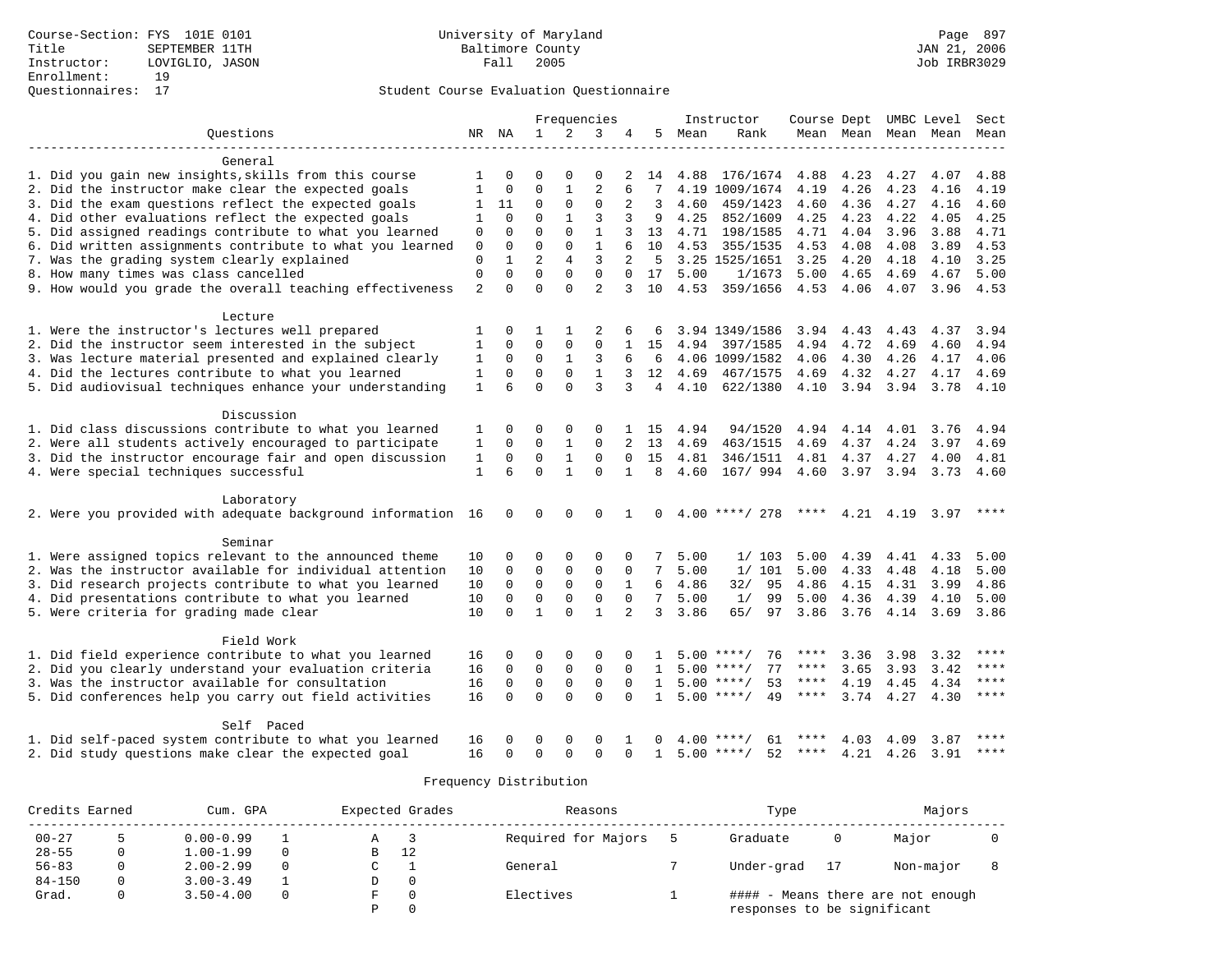I 0 Other 1  $\begin{array}{cc} \text{I} & 0 \\ \text{?} & 0 \end{array}$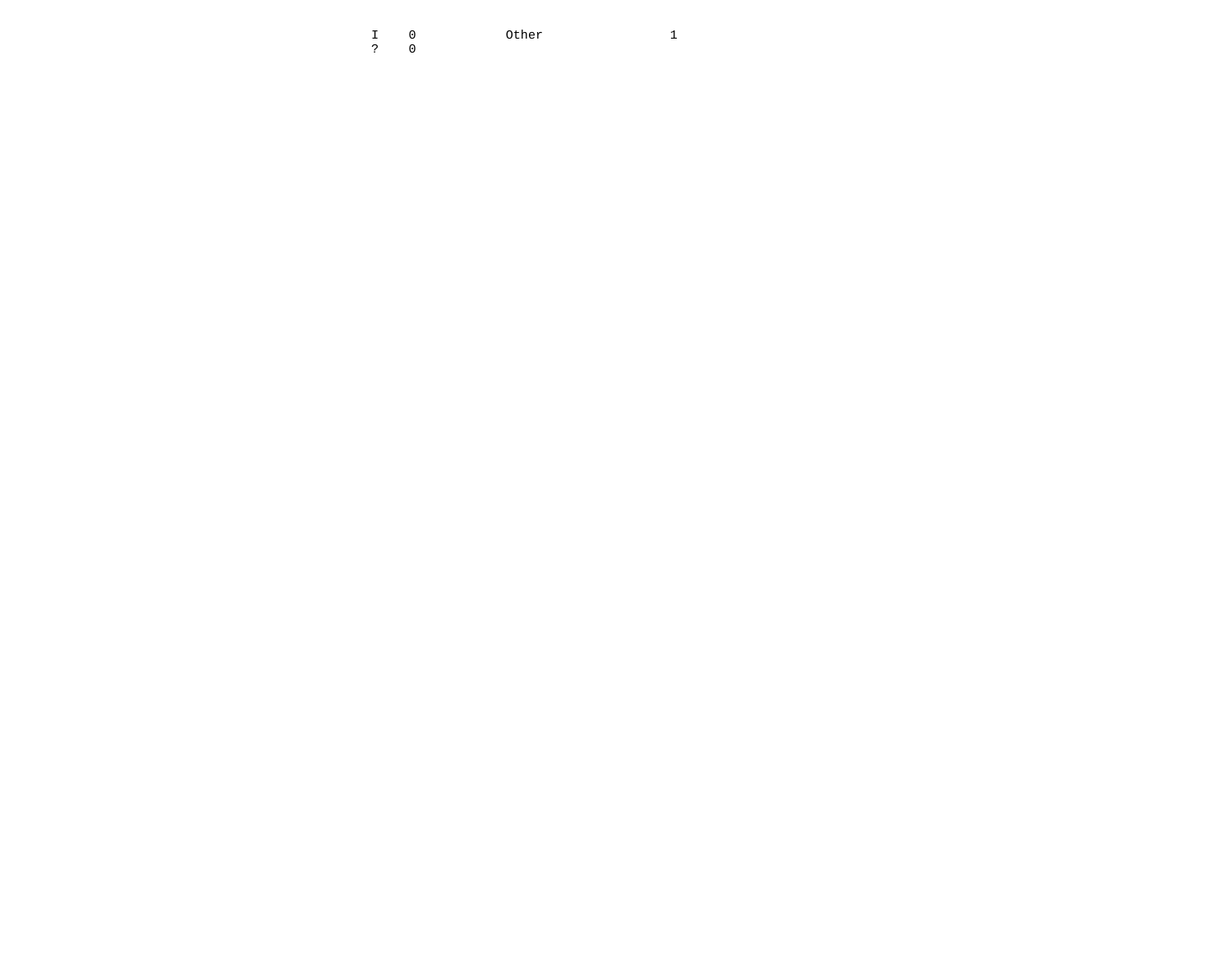|                                                           |                | Frequencies  |              |             |                | Instructor | Course Dept |      | UMBC Level         |      | Sect      |      |      |             |
|-----------------------------------------------------------|----------------|--------------|--------------|-------------|----------------|------------|-------------|------|--------------------|------|-----------|------|------|-------------|
| Ouestions                                                 |                | NR NA        | $\mathbf{1}$ | $2^{\circ}$ | 3              |            | 5           | Mean | Rank               |      | Mean Mean | Mean | Mean | Mean        |
| General                                                   |                |              |              |             |                |            |             |      |                    |      |           |      |      |             |
| 1. Did you gain new insights, skills from this course     | $\Omega$       | O            | 0            |             |                |            | 10          | 4.44 | 719/1674           | 4.44 | 4.23      | 4.27 | 4.07 | 4.44        |
| 2. Did the instructor make clear the expected goals       | O              | $\Omega$     | $\Omega$     | $\Omega$    | $\overline{2}$ |            | 13          | 4.69 | 352/1674           | 4.69 | 4.26      | 4.23 | 4.16 | 4.69        |
| 3. Did the exam questions reflect the expected goals      | O              |              | $\Omega$     | $\Omega$    |                |            | 6           | 4.44 | 648/1423           | 4.44 | 4.36      | 4.27 | 4.16 | 4.44        |
| 4. Did other evaluations reflect the expected goals       | $\Omega$       | $\Omega$     | $\Omega$     | $\Omega$    | $\overline{a}$ |            | 11          | 4.56 | 420/1609           | 4.56 | 4.23      | 4.22 | 4.05 | 4.56        |
| 5. Did assigned readings contribute to what you learned   | 0              | $\Omega$     | $\Omega$     | $\Omega$    | 3              |            |             | 4.25 | 557/1585           | 4.25 | 4.04      | 3.96 | 3.88 | 4.25        |
| 6. Did written assignments contribute to what you learned | $\mathbf 0$    | $\Omega$     | $\Omega$     | $\Omega$    | $\overline{a}$ |            | 10          | 4.50 | 373/1535           | 4.50 | 4.08      | 4.08 | 3.89 | 4.50        |
| 7. Was the grading system clearly explained               | $\Omega$       | $\Omega$     | $\Omega$     | $\Omega$    | 3              |            | 8           | 4.31 | 795/1651           | 4.31 | 4.20      | 4.18 | 4.10 | 4.31        |
| 8. How many times was class cancelled                     | $\mathbf 0$    | 0            | $\Omega$     |             | $\Omega$       | $\Omega$   | 15          | 4.81 | 868/1673           | 4.81 | 4.65      | 4.69 | 4.67 | 4.81        |
| 9. How would you grade the overall teaching effectiveness | $\overline{4}$ | <sup>0</sup> | $\Omega$     | 1           | $\Omega$       | 5          | 6           | 4.33 | 615/1656           | 4.33 | 4.06      | 4.07 | 3.96 | 4.33        |
| Lecture                                                   |                |              |              |             |                |            |             |      |                    |      |           |      |      |             |
| 1. Were the instructor's lectures well prepared           |                | <sup>0</sup> | U            | $\Omega$    | $\Omega$       |            | 14          | 4.93 | 150/1586           | 4.93 | 4.43      | 4.43 | 4.37 | 4.93        |
| 2. Did the instructor seem interested in the subject      |                | $\Omega$     | 0            | 0           | $\mathbf 0$    |            | 14          | 4.93 | 397/1585           | 4.93 | 4.72      | 4.69 | 4.60 | 4.93        |
| 3. Was lecture material presented and explained clearly   | 1              | $\Omega$     | $\Omega$     | $\Omega$    | $\Omega$       |            | 11          | 4.73 | 339/1582           | 4.73 | 4.30      | 4.26 | 4.17 | 4.73        |
| 4. Did the lectures contribute to what you learned        | 1              | $\Omega$     | $\Omega$     | $\Omega$    | $\mathbf{1}$   |            | 13          | 4.80 | 279/1575           | 4.80 | 4.32      | 4.27 | 4.17 | 4.80        |
| 5. Did audiovisual techniques enhance your understanding  | 1              | $\Omega$     | $\Omega$     | $\Omega$    | $\Omega$       |            | 13          | 4.87 | 93/1380            | 4.87 | 3.94      | 3.94 | 3.78 | 4.87        |
| Discussion                                                |                |              |              |             |                |            |             |      |                    |      |           |      |      |             |
| 1. Did class discussions contribute to what you learned   | 2              | <sup>0</sup> | 0            | $\Omega$    |                |            | 10          | 4.64 | 309/1520           | 4.64 | 4.14      | 4.01 | 3.76 | 4.64        |
| 2. Were all students actively encouraged to participate   | 2              | 0            | 0            | 0           | 2              | $\Omega$   | 12          | 4.71 | 432/1515           | 4.71 | 4.37      | 4.24 | 3.97 | 4.71        |
| 3. Did the instructor encourage fair and open discussion  | 2              | 0            | $\Omega$     | $\Omega$    | $\Omega$       | $\Omega$   | 14          | 5.00 | 1/1511             | 5.00 | 4.37      | 4.27 | 4.00 | 5.00        |
| 4. Were special techniques successful                     | $\overline{2}$ | ζ            | 1            | $\Omega$    | $\mathbf{1}$   | 5          | 4           | 4.00 | 474/994            | 4.00 | 3.97      | 3.94 | 3.73 | 4.00        |
| Seminar                                                   |                |              |              |             |                |            |             |      |                    |      |           |      |      |             |
| 1. Were assigned topics relevant to the announced theme   | 13             | <sup>0</sup> | O            | $\Omega$    | $\Omega$       |            |             |      | $5.00$ ****/ 103   | **** | 4.39      | 4.41 | 4.33 | ****        |
| 2. Was the instructor available for individual attention  | 13             | $\Omega$     | 0            | $\mathbf 0$ | $\mathbf 0$    | $\Omega$   |             |      | $5.00$ ****/ 101   | **** | 4.33      | 4.48 | 4.18 | $***$ * * * |
| 3. Did research projects contribute to what you learned   | 13             | $\Omega$     | $\Omega$     | $\mathbf 0$ | $\Omega$       | $\Omega$   |             |      | $5.00$ ****/<br>95 | **** | 4.15      | 4.31 | 3.99 | ****        |
| 4. Did presentations contribute to what you learned       | 13             | <sup>0</sup> | 0            | 0           | $\mathbf 0$    | $\Omega$   |             |      | 99<br>$5.00$ ****/ | **** | 4.36      | 4.39 | 4.10 | ****        |
| 5. Were criteria for grading made clear                   | 13             |              | $\Omega$     | $\cap$      | $\cap$         |            |             |      | $4.67$ ****/<br>97 | **** | 3.76      | 4.14 | 3.69 | ****        |

| Credits Earned |   | Cum. GPA      |          | Expected Grades | Reasons             |   | Type                        |      | Majors                            |  |
|----------------|---|---------------|----------|-----------------|---------------------|---|-----------------------------|------|-----------------------------------|--|
| $00 - 27$      |   | $0.00 - 0.99$ |          | Α               | Required for Majors |   | Graduate                    | 0    | Major                             |  |
| $28 - 55$      |   | $1.00 - 1.99$ | $\Omega$ | B               |                     |   |                             |      |                                   |  |
| $56 - 83$      |   | $2.00 - 2.99$ | $\Omega$ | C               | General             |   | Under-grad                  | - 16 | Non-major                         |  |
| $84 - 150$     | 0 | $3.00 - 3.49$ |          | D               |                     |   |                             |      |                                   |  |
| Grad.          |   | $3.50 - 4.00$ | $\Omega$ | F               | Electives           |   |                             |      | #### - Means there are not enough |  |
|                |   |               |          | P               |                     |   | responses to be significant |      |                                   |  |
|                |   |               |          |                 | Other               | ∠ |                             |      |                                   |  |
|                |   |               |          |                 |                     |   |                             |      |                                   |  |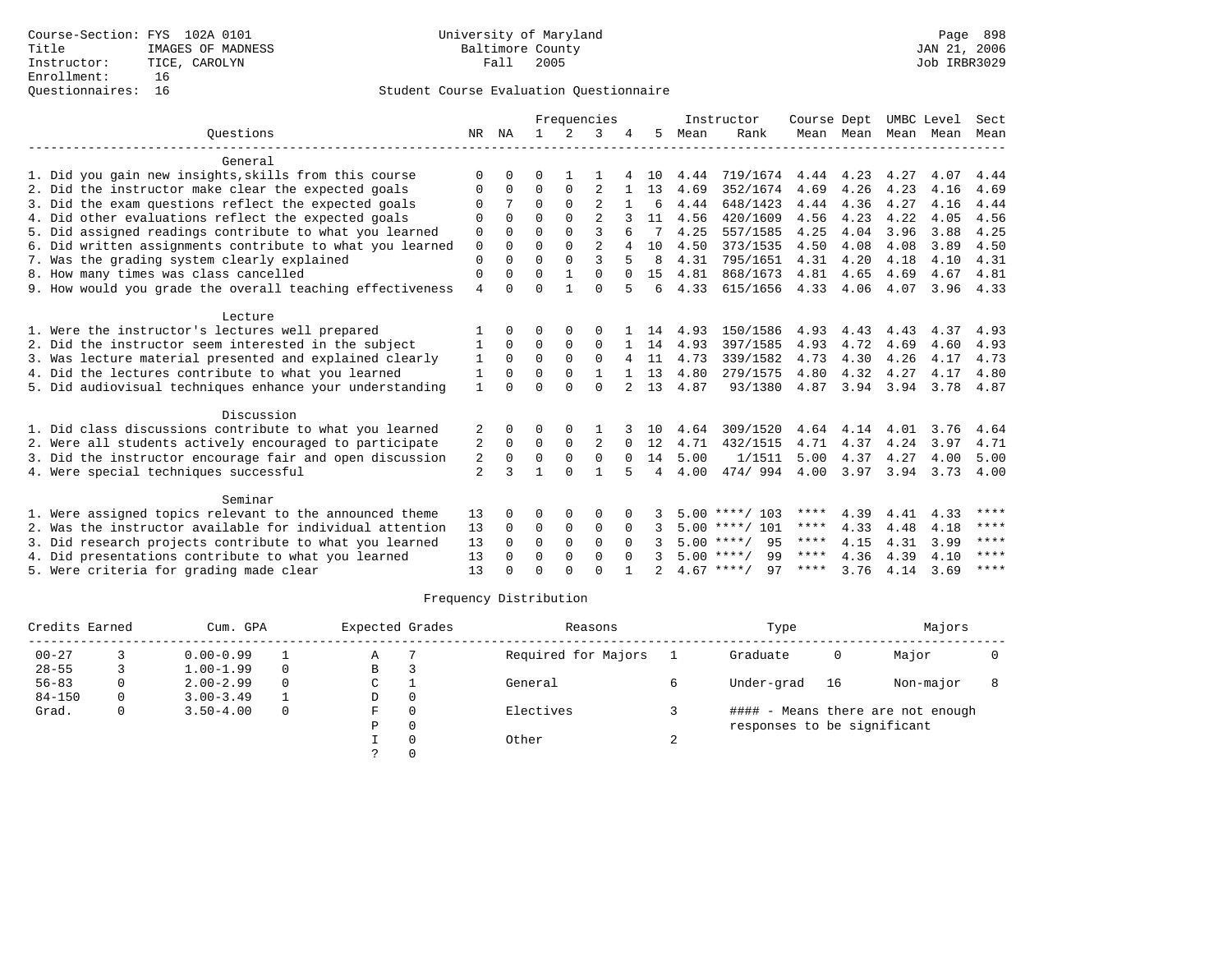|                                                           |              |                |                | Frequencies  |                |                |                |      | Instructor         | Course Dept |                     |      | UMBC Level | Sect        |
|-----------------------------------------------------------|--------------|----------------|----------------|--------------|----------------|----------------|----------------|------|--------------------|-------------|---------------------|------|------------|-------------|
| Ouestions                                                 | NR           | ΝA             | $\mathbf{1}$   | 2            | 3              | 4              | 5              | Mean | Rank               |             | Mean Mean Mean Mean |      |            | Mean        |
| General                                                   |              |                |                |              |                |                |                |      |                    |             |                     |      |            |             |
| 1. Did you gain new insights, skills from this course     | $\Omega$     |                | $\Omega$       |              |                |                |                |      | 4.00 1196/1674     | 4.00        | 4.23                | 4.27 | 4.07       | 4.00        |
| 2. Did the instructor make clear the expected goals       | 0            | $\Omega$       | $\overline{2}$ |              | $\overline{4}$ | $\overline{a}$ |                |      | 3.25 1576/1674     | 3.25        | 4.26                | 4.23 | 4.16       | 3.25        |
| 3. Did the exam questions reflect the expected goals      | $\Omega$     | $\overline{4}$ | $\mathbf{1}$   |              | $\Omega$       | 3              | 3              |      | 3.75 1173/1423     | 3.75        | 4.36                | 4.27 | 4.16       | 3.75        |
| 4. Did other evaluations reflect the expected goals       | 0            |                | $\Omega$       |              |                | 4              |                | 4.18 | 941/1609           | 4.18        | 4.23                | 4.22 | 4.05       | 4.18        |
| 5. Did assigned readings contribute to what you learned   | 0            | $\Omega$       | $\Omega$       |              |                | 3              |                | 4.33 | 482/1585           | 4.33        | 4.04                | 3.96 | 3.88       | 4.33        |
| 6. Did written assignments contribute to what you learned | 0            | $\Omega$       |                |              | $\overline{2}$ | 2              |                |      | 3.92 1006/1535     | 3.92        | 4.08                | 4.08 | 3.89       | 3.92        |
| 7. Was the grading system clearly explained               | $\mathbf 0$  | $\Omega$       | $\Omega$       |              | 3              | 4              |                |      | 3.92 1214/1651     | 3.92        | 4.20                | 4.18 | 4.10       | 3.92        |
| 8. How many times was class cancelled                     | $\Omega$     | $\Omega$       | $\Omega$       | $\Omega$     | $\Omega$       | 10             | $2^{1}$        |      | 4.17 1484/1673     | 4.17        | 4.65                | 4.69 | 4.67       | 4.17        |
| 9. How would you grade the overall teaching effectiveness | $\mathbf{1}$ |                | $\Omega$       |              | 5              | 4              | $\Omega$       |      | 3.30 1455/1656     | 3.30        | 4.06                | 4.07 | 3.96       | 3.30        |
| Lecture                                                   |              |                |                |              |                |                |                |      |                    |             |                     |      |            |             |
| 1. Were the instructor's lectures well prepared           | $\Omega$     | $\Omega$       |                |              |                |                |                |      | 3.42 1497/1586     | 3.42        | 4.43                | 4.43 | 4.37       | 3.42        |
| 2. Did the instructor seem interested in the subject      | 1            | $\Omega$       | $\Omega$       | $\Omega$     | $\Omega$       |                | 10             | 4.91 | 567/1585           | 4.91        | 4.72                | 4.69 | 4.60       | 4.91        |
| 3. Was lecture material presented and explained clearly   | 0            | $\Omega$       | $\mathbf{1}$   | 2            | $\overline{2}$ |                | $\mathbf{1}$   |      | 3.33 1457/1582     | 3.33        | 4.30                | 4.26 | 4.17       | 3.33        |
| 4. Did the lectures contribute to what you learned        | 0            | $\Omega$       | $\Omega$       |              | 3              |                |                |      | 3.75 1289/1575     | 3.75        | 4.32                | 4.27 | 4.17       | 3.75        |
| 5. Did audiovisual techniques enhance your understanding  | $\Omega$     | 7              |                | $\Omega$     | $\overline{a}$ |                | $\Omega$       |      | 3.00 1217/1380     | 3.00        | 3.94 3.94           |      | 3.78       | 3.00        |
| Discussion                                                |              |                |                |              |                |                |                |      |                    |             |                     |      |            |             |
| 1. Did class discussions contribute to what you learned   | 0            | $\Omega$       |                |              | 3              | 6              |                |      | 3.67 1092/1520     | 3.67        | 4.14                | 4.01 | 3.76       | 3.67        |
| 2. Were all students actively encouraged to participate   | 0            | $\Omega$       |                | 2            | 5              | 2              | 2              |      | 3.17 1401/1515     | 3.17        | 4.37                | 4.24 | 3.97       | 3.17        |
| 3. Did the instructor encourage fair and open discussion  | $\mathbf 0$  | $\Omega$       | $\Omega$       |              | $\overline{2}$ |                | 7              | 4.25 | 896/1511           | 4.25        | 4.37                | 4.27 | 4.00       | 4.25        |
| 4. Were special techniques successful                     | $\Omega$     |                | $\Omega$       | $\Omega$     | $\Omega$       | 5              | $\Omega$       | 4.00 | 474/994            | 4.00        | 3.97                | 3.94 | 3.73       | 4.00        |
| Seminar                                                   |              |                |                |              |                |                |                |      |                    |             |                     |      |            |             |
| 1. Were assigned topics relevant to the announced theme   | 0            |                | $\Omega$       |              | $\Omega$       |                | 9              | 4.75 | 42/103             | 4.75        | 4.39                | 4.41 | 4.33       | 4.75        |
| 2. Was the instructor available for individual attention  | 1            | 4              | $\mathbf{1}$   |              | $\mathbf{1}$   | 2              | $\overline{2}$ | 3.43 | 94/ 101            | 3.43        | 4.33                | 4.48 | 4.18       | 3.43        |
| 3. Did research projects contribute to what you learned   | 0            | 7              | $\mathbf{1}$   | $\Omega$     | $\mathbf{1}$   | $\mathbf{1}$   | $\overline{a}$ | 3.60 | 78/<br>95          | 3.60        | 4.15                | 4.31 | 3.99       | 3.60        |
| 4. Did presentations contribute to what you learned       | 0            | $\Omega$       | $\mathbf 0$    | $\mathbf{1}$ | 3              |                | $\mathbf{1}$   | 3.67 | 88/<br>99          | 3.67        | 4.36                | 4.39 | 4.10       | 3.67        |
| 5. Were criteria for grading made clear                   | $\Omega$     | $\Omega$       | $\Omega$       | 3            | $\mathbf{3}$   | 4              | $\overline{a}$ | 3.42 | 82/<br>97          | 3.42        | 3.76                | 4.14 | 3.69       | 3.42        |
| Self Paced                                                |              |                |                |              |                |                |                |      |                    |             |                     |      |            |             |
| 1. Did self-paced system contribute to what you learned   | 11           |                |                | $\Omega$     | $\Omega$       |                |                | 4.00 | 61                 |             | 4.03                | 4.09 | 3.87       | $***$ * * * |
| 2. Did study questions make clear the expected goal       | 11           | $\Omega$       | $\Omega$       | $\Omega$     | $\Omega$       | $\Omega$       |                |      | $5.00$ ****/<br>52 | ****        | 4.21                | 4.26 | 3.91       | $***$ * * * |

| Credits Earned |   | Cum. GPA      |             | Expected Grades |          | Reasons             | Type                        |    | Majors                            |  |
|----------------|---|---------------|-------------|-----------------|----------|---------------------|-----------------------------|----|-----------------------------------|--|
| $00 - 27$      |   | $0.00 - 0.99$ |             | Α               |          | Required for Majors | Graduate                    | 0  | Major                             |  |
| $28 - 55$      |   | $1.00 - 1.99$ | 0           | B               |          |                     |                             |    |                                   |  |
| $56 - 83$      |   | $2.00 - 2.99$ | $\Omega$    | C               |          | General             | Under-grad                  | 12 | Non-major                         |  |
| $84 - 150$     |   | $3.00 - 3.49$ | $\mathbf 0$ | D               | $\Omega$ |                     |                             |    |                                   |  |
| Grad.          | 0 | $3.50 - 4.00$ | 0           | F               |          | Electives           |                             |    | #### - Means there are not enough |  |
|                |   |               |             | Ρ               |          |                     | responses to be significant |    |                                   |  |
|                |   |               |             |                 |          | Other               |                             |    |                                   |  |
|                |   |               |             |                 |          |                     |                             |    |                                   |  |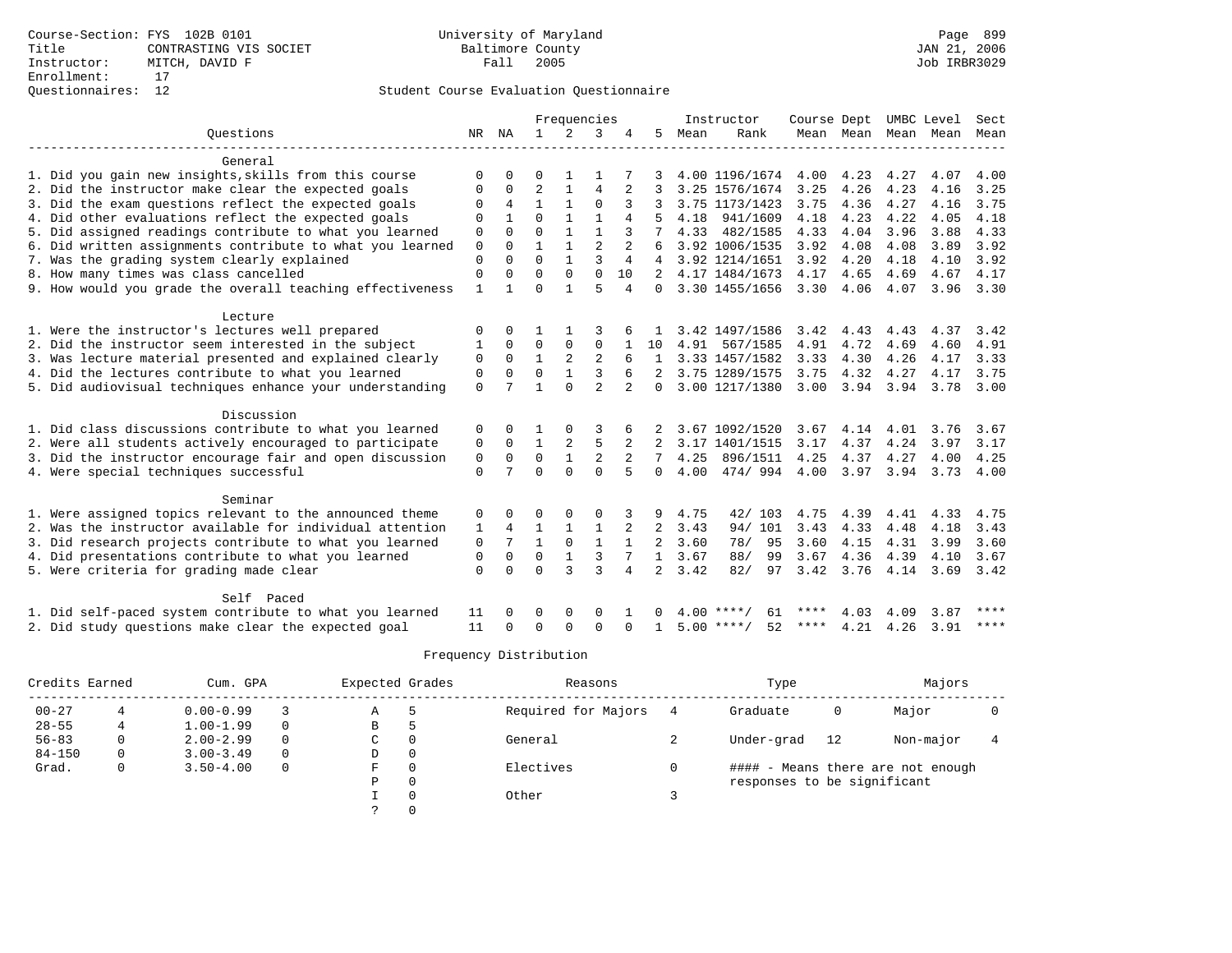|                                                           |                | Frequencies  |                |               |                | Instructor     | Course Dept    |      |                  | UMBC Level | Sect      |      |      |      |
|-----------------------------------------------------------|----------------|--------------|----------------|---------------|----------------|----------------|----------------|------|------------------|------------|-----------|------|------|------|
| Ouestions                                                 |                | NR NA        | $\mathbf{1}$   | $\mathcal{L}$ | 3              |                | 5              | Mean | Rank             |            | Mean Mean | Mean | Mean | Mean |
| General                                                   |                |              |                |               |                |                |                |      |                  |            |           |      |      |      |
| 1. Did you gain new insights, skills from this course     | ∩              | <sup>0</sup> | O              | $\Omega$      |                |                |                |      | 4.00 1196/1674   | 4.00       | 4.23      | 4.27 | 4.07 | 4.00 |
| 2. Did the instructor make clear the expected goals       |                | $\Omega$     | $\Omega$       | 1             | $\overline{2}$ |                |                |      | 3.63 1441/1674   | 3.63       | 4.26      | 4.23 | 4.16 | 3.63 |
| 3. Did the exam questions reflect the expected goals      | O              |              | $\Omega$       | $\Omega$      |                | 0              |                |      | $4.00$ ****/1423 | ****       | 4.36      | 4.27 | 4.16 | **** |
| 4. Did other evaluations reflect the expected goals       | $\Omega$       | $\Omega$     | $\Omega$       | $\mathbf{1}$  | 1              |                |                |      | 4.11 1018/1609   | 4.11       | 4.23      | 4.22 | 4.05 | 4.11 |
| 5. Did assigned readings contribute to what you learned   | 0              |              | $\overline{a}$ | 1             | $\overline{2}$ | $\overline{2}$ |                |      | 2.88 1495/1585   | 2.88       | 4.04      | 3.96 | 3.88 | 2.88 |
| 6. Did written assignments contribute to what you learned | 1              | $\cap$       | $\cap$         | $\Omega$      | $\mathbf{3}$   | $\mathfrak{D}$ | 3              | 4.00 | 870/1535         | 4.00       | 4.08      | 4.08 | 3.89 | 4.00 |
| 7. Was the grading system clearly explained               |                |              | $\Omega$       | $\Omega$      | $\overline{2}$ |                |                | 4.25 | 866/1651         | 4.25       | 4.20      | 4.18 | 4.10 | 4.25 |
| 8. How many times was class cancelled                     | 1              | 0            | $\Omega$       | $\Omega$      | $\Omega$       | 4              | 4              |      | 4.50 1203/1673   | 4.50       | 4.65      | 4.69 | 4.67 | 4.50 |
| 9. How would you grade the overall teaching effectiveness | $\overline{a}$ | $\Omega$     | $\Omega$       | $\cap$        | $\overline{2}$ | 5              | 0              |      | 3.71 1267/1656   | 3.86       | 4.06      | 4.07 | 3.96 | 3.86 |
| Lecture                                                   |                |              |                |               |                |                |                |      |                  |            |           |      |      |      |
| 1. Were the instructor's lectures well prepared           | $\Omega$       | 0            | 0              |               |                |                |                |      | 3.67 1442/1586   | 3.67       | 4.43      | 4.43 | 4.37 | 3.67 |
| 2. Did the instructor seem interested in the subject      | $\Omega$       | $\Omega$     | $\Omega$       | 0             | 1              |                |                |      | 4.44 1275/1585   | 4.39       | 4.72      | 4.69 | 4.60 | 4.39 |
| 3. Was lecture material presented and explained clearly   | 0              | $\Omega$     | $\Omega$       | $\Omega$      | 3              |                |                |      | 4.00 1129/1582   | 3.92       | 4.30      | 4.26 | 4.17 | 3.92 |
| 4. Did the lectures contribute to what you learned        | 0              | $\Omega$     | $\Omega$       |               |                |                |                |      | 4.11 1090/1575   | 4.06       | 4.32      | 4.27 | 4.17 | 4.06 |
| 5. Did audiovisual techniques enhance your understanding  | $\mathbf{1}$   | $\cap$       | $\cap$         |               | $\mathbf{3}$   | $\mathfrak{D}$ | $\mathfrak{D}$ | 3.63 | 986/1380         | 3.51       | 3.94      | 3.94 | 3.78 | 3.51 |
| Discussion                                                |                |              |                |               |                |                |                |      |                  |            |           |      |      |      |
| 1. Did class discussions contribute to what you learned   | 2              | 0            | O              | $\Omega$      |                |                |                | 4.14 | 743/1520         | 4.14       | 4.14      | 4.01 | 3.76 | 4.14 |
| 2. Were all students actively encouraged to participate   | 2              | 0            | $\Omega$       | 0             | $\overline{2}$ | 2              | 3              | 4.14 | 971/1515         | 4.14       | 4.37      | 4.24 | 3.97 | 4.14 |
| 3. Did the instructor encourage fair and open discussion  | 2              | 0            | $\mathbf 0$    | $\mathbf 0$   | $\mathbf{1}$   | 3              | 3              | 4.29 | 865/1511         | 4.29       | 4.37      | 4.27 | 4.00 | 4.29 |
| 4. Were special techniques successful                     | $\overline{a}$ | <sup>0</sup> | $\Omega$       | $\Omega$      | $\overline{2}$ | $\overline{a}$ | 3              | 4.14 | 420/994          | 4.14 3.97  |           | 3.94 | 3.73 | 4.14 |
| Seminar                                                   |                |              |                |               |                |                |                |      |                  |            |           |      |      |      |
| 1. Were assigned topics relevant to the announced theme   | 6              | 0            | 0              | $\Omega$      | $\Omega$       |                |                | 4.33 | 67/103           | 4.33       | 4.39      | 4.41 | 4.33 | 4.33 |
| 2. Was the instructor available for individual attention  | 6              | 0            | 0              |               | $\mathbf 0$    | 2              | 0              | 3.33 | 97/ 101          | 3.33       | 4.33      | 4.48 | 4.18 | 3.33 |
| 3. Did research projects contribute to what you learned   | 6              | $\Omega$     | $\Omega$       | $\Omega$      | $\mathbf{1}$   |                | 1              | 4.00 | 62/<br>95        | 4.00       | 4.15      | 4.31 | 3.99 | 4.00 |
| 4. Did presentations contribute to what you learned       | 6              | 0            | $\Omega$       | $\Omega$      | $\mathbf 0$    |                | 1.             | 4.33 | 99<br>59/        | 4.33       | 4.36      | 4.39 | 4.10 | 4.33 |
| 5. Were criteria for grading made clear                   | 6              |              | $\Omega$       | $\cap$        | $\overline{a}$ |                | <sup>0</sup>   | 3.33 | 85/<br>97        | 3.33       | 3.76      | 4.14 | 3.69 | 3.33 |

| Credits Earned |   | Cum. GPA      |          | Expected Grades |          | Reasons             | Type                        |   | Majors                            |  |
|----------------|---|---------------|----------|-----------------|----------|---------------------|-----------------------------|---|-----------------------------------|--|
| $00 - 27$      |   | $0.00 - 0.99$ |          | Α               |          | Required for Majors | Graduate                    | 0 | Major                             |  |
| $28 - 55$      | 0 | $1.00 - 1.99$ |          | В               | 0        |                     |                             |   |                                   |  |
| $56 - 83$      |   | $2.00 - 2.99$ |          | C               | $\Omega$ | General             | Under-grad                  | 9 | Non-major                         |  |
| $84 - 150$     | 0 | $3.00 - 3.49$ | $\Omega$ | D               | $\Omega$ |                     |                             |   |                                   |  |
| Grad.          | 0 | $3.50 - 4.00$ | 0        | F.              | $\Omega$ | Electives           |                             |   | #### - Means there are not enough |  |
|                |   |               |          | P               | $\Omega$ |                     | responses to be significant |   |                                   |  |
|                |   |               |          |                 |          | Other               |                             |   |                                   |  |
|                |   |               |          |                 |          |                     |                             |   |                                   |  |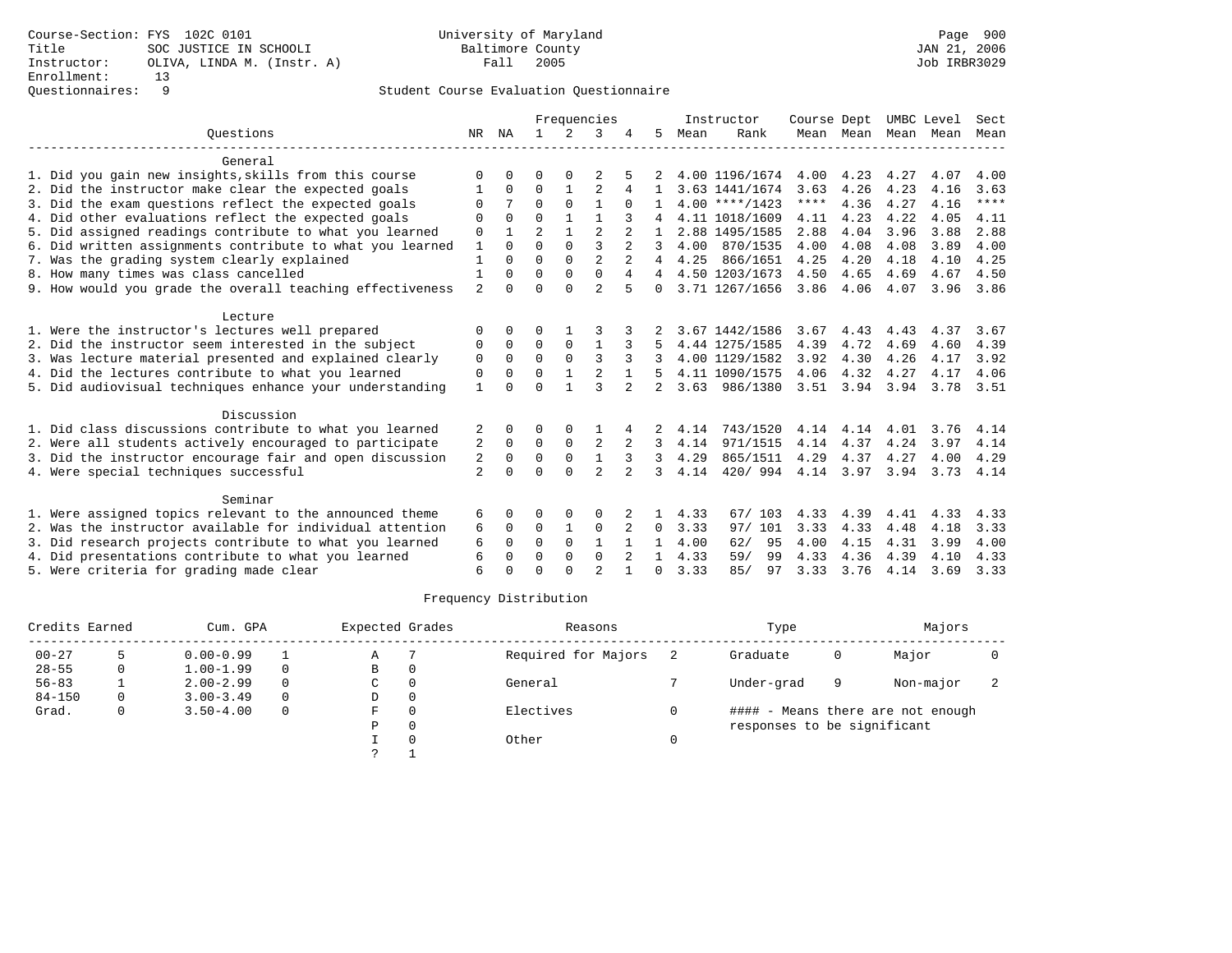|                                                           |                |          |                |              | Frequencies    |                |              |      | Instructor       | Course Dept |                     | UMBC Level |      | Sect  |
|-----------------------------------------------------------|----------------|----------|----------------|--------------|----------------|----------------|--------------|------|------------------|-------------|---------------------|------------|------|-------|
| Ouestions                                                 | NR             | ΝA       |                | 2            | २              |                | 5            | Mean | Rank             |             | Mean Mean Mean Mean |            |      | Mean  |
| General                                                   |                |          |                |              |                |                |              |      |                  |             |                     |            |      |       |
| 1. Did you gain new insights, skills from this course     | U              |          | O              |              |                |                |              |      | 4.00 1196/1674   | 4.00        | 4.23                | 4.27       | 4.07 | 4.00  |
| 2. Did the instructor make clear the expected goals       |                | 0        | 0              |              | $\overline{2}$ | 4              |              |      | 3.63 1441/1674   | 3.63        | 4.26                | 4.23       | 4.16 | 3.63  |
| 3. Did the exam questions reflect the expected goals      | O              | 7        | $\Omega$       | $\Omega$     | $\mathbf{1}$   | $\Omega$       |              |      | $4.00$ ****/1423 | ****        | 4.36                | 4.27       | 4.16 | $***$ |
| 4. Did other evaluations reflect the expected goals       | $\Omega$       | $\Omega$ | $\Omega$       |              |                |                |              |      | 4.11 1018/1609   | 4.11        | 4.23                | 4.22       | 4.05 | 4.11  |
| 5. Did assigned readings contribute to what you learned   | $\mathbf 0$    | 1        | $\overline{2}$ | $\mathbf{1}$ | $\overline{a}$ |                |              |      | 2.88 1495/1585   | 2.88        | 4.04                | 3.96       | 3.88 | 2.88  |
| 6. Did written assignments contribute to what you learned | $\mathbf{1}$   | $\Omega$ | $\Omega$       | $\Omega$     | ζ              |                | 3            | 4.00 | 870/1535         | 4.00        | 4.08                | 4.08       | 3.89 | 4.00  |
| 7. Was the grading system clearly explained               | $\mathbf{1}$   | $\cap$   | $\cap$         | $\Omega$     | $\overline{a}$ | $\overline{a}$ | 4            | 4.25 | 866/1651         | 4.25        | 4.20                | 4.18       | 4.10 | 4.25  |
| 8. How many times was class cancelled                     | $\mathbf{1}$   | O        | $\Omega$       | $\Omega$     | $\mathbf{0}$   | $\overline{4}$ | 4            |      | 4.50 1203/1673   | 4.50        | 4.65                | 4.69       | 4.67 | 4.50  |
| 9. How would you grade the overall teaching effectiveness | 5              | $\Omega$ | $\Omega$       | $\Omega$     | $\mathbf{1}$   | $\mathfrak{D}$ | $\mathbf{1}$ | 4.00 | 955/1656         | 3.86        | 4.06                | 4.07       | 3.96 | 3.86  |
| Lecture                                                   |                |          |                |              |                |                |              |      |                  |             |                     |            |      |       |
| 1. Were the instructor's lectures well prepared           | 3              | U        | O              |              |                |                |              |      | 3.67 1442/1586   | 3.67        | 4.43                | 4.43       | 4.37 | 3.67  |
| 2. Did the instructor seem interested in the subject      | 3              | 0        | $\Omega$       | $\mathbf 0$  | $\mathbf{1}$   | 2              |              |      | 4.33 1354/1585   | 4.39        | 4.72                | 4.69       | 4.60 | 4.39  |
| 3. Was lecture material presented and explained clearly   | 3              | $\Omega$ | $\Omega$       | $\Omega$     | 3              |                |              |      | 3.83 1255/1582   | 3.92        | 4.30                | 4.26       | 4.17 | 3.92  |
| 4. Did the lectures contribute to what you learned        | 3              | $\Omega$ | 0              | 1            | $\mathbf{1}$   | $\mathbf{1}$   |              |      | 4.00 1138/1575   | 4.06        | 4.32                | 4.27       | 4.17 | 4.06  |
| 5. Did audiovisual techniques enhance your understanding  | 4              | $\Omega$ | $\Omega$       |              | $\mathfrak{D}$ |                | $\mathbf{1}$ |      | 3.40 1094/1380   | 3.51        | 3.94                | 3.94       | 3.78 | 3.51  |
| Discussion                                                |                |          |                |              |                |                |              |      |                  |             |                     |            |      |       |
| 1. Did class discussions contribute to what you learned   |                | O        | O              | $\Omega$     |                |                |              | 4.14 | 743/1520         | 4.14        | 4.14                | 4.01       | 3.76 | 4.14  |
| 2. Were all students actively encouraged to participate   | 2              | 0        | $\Omega$       | $\mathbf 0$  | 2              |                | 3            | 4.14 | 971/1515         | 4.14        | 4.37                | 4.24       | 3.97 | 4.14  |
| 3. Did the instructor encourage fair and open discussion  | 2              | 0        | $\Omega$       | $\Omega$     | $\mathbf{1}$   | 3              | 3            | 4.29 | 865/1511         | 4.29        | 4.37                | 4.27       | 4.00 | 4.29  |
| 4. Were special techniques successful                     | $\overline{a}$ | $\Omega$ | $\Omega$       | $\Omega$     | $\mathfrak{D}$ |                | 3            | 4.14 | 420/994          | 4.14        | 3.97                | 3.94       | 3.73 | 4.14  |
| Seminar                                                   |                |          |                |              |                |                |              |      |                  |             |                     |            |      |       |
| 1. Were assigned topics relevant to the announced theme   | 6              | 0        | 0              | $\Omega$     | O              |                |              | 4.33 | 67/103           | 4.33        | 4.39                | 4.41       | 4.33 | 4.33  |
| 2. Was the instructor available for individual attention  | 6              | 0        | 0              | 1            | $\mathbf 0$    | 2              | $\Omega$     | 3.33 | 97/ 101          | 3.33        | 4.33                | 4.48       | 4.18 | 3.33  |
| 3. Did research projects contribute to what you learned   | 6              | $\Omega$ | $\Omega$       | $\Omega$     | $\mathbf{1}$   |                |              | 4.00 | 62/<br>95        | 4.00        | 4.15                | 4.31       | 3.99 | 4.00  |
| 4. Did presentations contribute to what you learned       | 6              | $\Omega$ | $\Omega$       | $\Omega$     | $\Omega$       |                |              | 4.33 | 99<br>59/        | 4.33        | 4.36                | 4.39       | 4.10 | 4.33  |
| 5. Were criteria for grading made clear                   | 6              | U        | $\Omega$       | $\cap$       | $\mathfrak{D}$ | $\mathbf{1}$   | 0            | 3.33 | 85/<br>97        | 3.33        | 3.76                | 4.14       | 3.69 | 3.33  |

| Credits Earned |   | Cum. GPA      |          | Expected Grades |          | Reasons             | Type                        |   | Majors                            |  |
|----------------|---|---------------|----------|-----------------|----------|---------------------|-----------------------------|---|-----------------------------------|--|
| $00 - 27$      |   | $0.00 - 0.99$ |          | Α               |          | Required for Majors | Graduate                    | 0 | Major                             |  |
| $28 - 55$      | 0 | $1.00 - 1.99$ | $\Omega$ | B               | $\Omega$ |                     |                             |   |                                   |  |
| $56 - 83$      |   | $2.00 - 2.99$ | $\Omega$ | C               |          | General             | Under-grad                  | 9 | Non-major                         |  |
| $84 - 150$     | 0 | $3.00 - 3.49$ | $\Omega$ | D               | $\Omega$ |                     |                             |   |                                   |  |
| Grad.          |   | $3.50 - 4.00$ | $\Omega$ | F.              |          | Electives           |                             |   | #### - Means there are not enough |  |
|                |   |               |          | P               | $\Omega$ |                     | responses to be significant |   |                                   |  |
|                |   |               |          |                 |          | Other               |                             |   |                                   |  |
|                |   |               |          |                 |          |                     |                             |   |                                   |  |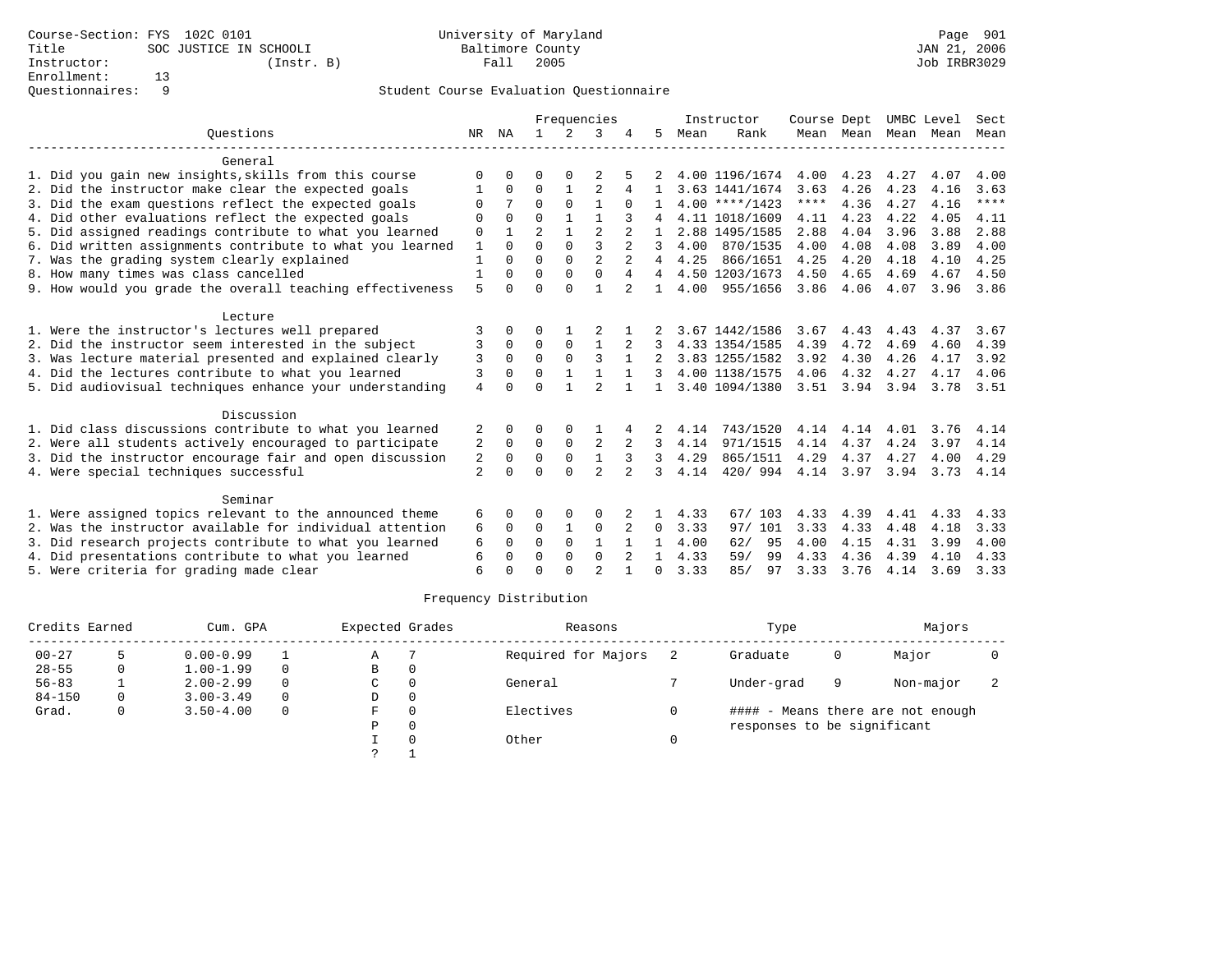|                                                           |    |              |              |              | Frequencies    |                |                |      | Instructor         | Course Dept UMBC Level |      |      |                     | Sect    |
|-----------------------------------------------------------|----|--------------|--------------|--------------|----------------|----------------|----------------|------|--------------------|------------------------|------|------|---------------------|---------|
| Ouestions                                                 |    | NR NA        | 1            | 2            | 3              | 4              | 5              | Mean | Rank               |                        |      |      | Mean Mean Mean Mean | Mean    |
| General                                                   |    |              |              |              |                |                |                |      |                    |                        |      |      |                     |         |
| 1. Did you gain new insights, skills from this course     | 8  | 0            | O            | $\Omega$     | $\Omega$       | 2              | 8              | 4.80 | 243/1674           | 4.80                   | 4.23 | 4.27 | 4.07                | 4.80    |
| 2. Did the instructor make clear the expected goals       | 8  | 0            | $\Omega$     | $\mathbf{1}$ | $\Omega$       | 3              | 6              | 4.40 | 737/1674           | 4.40                   | 4.26 | 4.23 | 4.16                | 4.40    |
| 3. Did the exam questions reflect the expected goals      | 8  | 8            | $\Omega$     | 0            | $\mathbf 0$    | $\mathbf{1}$   | 1              |      | $4.50$ ****/1423   | ****                   | 4.36 | 4.27 | 4.16                | $***$   |
| 4. Did other evaluations reflect the expected goals       | 8  | $\mathbf{1}$ | $\Omega$     | $\mathbf{1}$ | $\mathbf{1}$   | 3              | 4              |      | 4.11 1018/1609     | 4.11                   | 4.23 | 4.22 | 4.05                | 4.11    |
| 5. Did assigned readings contribute to what you learned   | 8  | $\Omega$     | $\mathbf{1}$ | $\mathbf{1}$ | $\mathbf{1}$   | 3              | $\overline{4}$ |      | 3.80 1006/1585     | 3.80                   | 4.04 | 3.96 | 3.88                | 3.80    |
| 6. Did written assignments contribute to what you learned | 8  | 1            | $\Omega$     | $\Omega$     | $\mathbf{1}$   | $\Omega$       | 8              | 4.78 | 154/1535           | 4.78                   | 4.08 | 4.08 | 3.89                | 4.78    |
| 7. Was the grading system clearly explained               | 8  | $\mathbf{1}$ | $\Omega$     | $\Omega$     | $\mathbf 0$    | 5              | $\overline{4}$ | 4.44 | 613/1651           | 4.44                   | 4.20 | 4.18 | 4.10                | 4.44    |
| 8. How many times was class cancelled                     | 9  | $\Omega$     | $\Omega$     | 0            | $\mathbf{1}$   | 3              | .5             |      | 4.44 1267/1673     | 4.44                   | 4.65 | 4.69 | 4.67                | 4.44    |
| 9. How would you grade the overall teaching effectiveness | 10 | $\Omega$     | $\Omega$     | $\Omega$     | $\Omega$       | $\overline{2}$ | 6              | 4.75 | 185/1656           | 4.75                   | 4.06 | 4.07 | 3.96                | 4.75    |
| Lecture                                                   |    |              |              |              |                |                |                |      |                    |                        |      |      |                     |         |
| 1. Were the instructor's lectures well prepared           | 8  | 0            | 0            | 0            | $\Omega$       | 2              | 8              | 4.80 | 389/1586           | 4.80                   | 4.43 | 4.43 | 4.37                | 4.80    |
| 2. Did the instructor seem interested in the subject      | 8  | 0            | $\Omega$     | 0            | $\mathbf 0$    | 1              | 9              | 4.90 | 567/1585           | 4.90                   | 4.72 | 4.69 | 4.60                | 4.90    |
| 3. Was lecture material presented and explained clearly   | 8  | $\mathbf 0$  | $\mathbf 0$  | $\Omega$     | $\Omega$       | 3              | $7^{\circ}$    | 4.70 | 394/1582           | 4.70                   | 4.30 | 4.26 | 4.17                | 4.70    |
| 4. Did the lectures contribute to what you learned        | 8  | $\mathbf 0$  | $\Omega$     | 0            | $\Omega$       | $\Omega$       | 10             | 5.00 | 1/1575             | 5.00                   | 4.32 | 4.27 | 4.17                | 5.00    |
| 5. Did audiovisual techniques enhance your understanding  | 8  | 3            | $\Omega$     | $\mathbf{1}$ | $\Omega$       | 2              | 4              | 4.29 | 463/1380           | 4.29                   | 3.94 | 3.94 | 3.78                | 4.29    |
|                                                           |    |              |              |              |                |                |                |      |                    |                        |      |      |                     |         |
| Discussion                                                |    |              |              |              |                |                |                |      |                    |                        |      |      |                     |         |
| 1. Did class discussions contribute to what you learned   | 12 | 0            | 2            | 0            | $\Omega$       | 0              | 4              |      | 3.67 1092/1520     | 3.67                   | 4.14 | 4.01 | 3.76                | 3.67    |
| 2. Were all students actively encouraged to participate   | 11 | 0            | 2            | 0            | $\overline{2}$ | $\Omega$       | 3              |      | 3.29 1374/1515     | 3.29                   | 4.37 | 4.24 | 3.97                | 3.29    |
| 3. Did the instructor encourage fair and open discussion  | 13 | $\mathbf 0$  | $\mathbf 0$  | $\mathbf 0$  | $\mathbf{1}$   | $\Omega$       | 4              | 4.60 | 563/1511           | 4.60                   | 4.37 | 4.27 | 4.00                | 4.60    |
| 4. Were special techniques successful                     | 11 | 5            | $\Omega$     | $\Omega$     | $\mathbf{1}$   | $\Omega$       | $\mathbf{1}$   |      | $4.00$ ****/ 994   | $***$ * * *            | 3.97 | 3.94 | 3.73                | ****    |
| Laboratory                                                |    |              |              |              |                |                |                |      |                    |                        |      |      |                     |         |
| 2. Were you provided with adequate background information | 16 | 0            | 1            | $\Omega$     | $\Omega$       | $\Omega$       |                | 3.00 | ****/ 278          |                        | 4.21 | 4.19 | 3.97                |         |
| 4. Did the lab instructor provide assistance              | 16 | $\mathbf{1}$ | $\Omega$     | $\Omega$     | $\Omega$       | $\Omega$       | $\mathbf{1}$   |      | $5.00$ ****/ 259   | ****                   | 4.21 | 4.33 | 4.19                | $***$   |
| Seminar                                                   |    |              |              |              |                |                |                |      |                    |                        |      |      |                     |         |
| 1. Were assigned topics relevant to the announced theme   | 9  | 0            | 0            | $\Omega$     | 1              |                |                | 4.67 | 48/ 103            | 4.67                   | 4.39 | 4.41 | 4.33                | 4.67    |
| 2. Was the instructor available for individual attention  | 11 | 3            | 0            | 0            | $\mathbf 0$    | $\mathbf 0$    | 4              |      | $5.00$ ****/ 101   | $***$ * * *            | 4.33 | 4.48 | 4.18                | ****    |
| 3. Did research projects contribute to what you learned   | 13 | $\mathbf{1}$ | $\Omega$     | $\Omega$     | $\mathbf{1}$   | $\Omega$       | 3              |      | 95<br>$4.50$ ****/ | $***$ * * *            | 4.15 | 4.31 | 3.99                | ****    |
| 4. Did presentations contribute to what you learned       | 12 | 3            | $\Omega$     | $\Omega$     | $\Omega$       | $\Omega$       | 3              |      | $5.00$ ****/<br>99 | ****                   | 4.36 |      | 4.39 4.10           | $***$   |
| 5. Were criteria for grading made clear                   | 11 | 3            | $\Omega$     | $\Omega$     | $\mathbf{1}$   | $\mathbf{1}$   | $\overline{a}$ | 4.25 | $***/$<br>97       | ****                   | 3.76 |      | 4.14 3.69           | ****    |
| Field Work                                                |    |              |              |              |                |                |                |      |                    |                        |      |      |                     |         |
| 1. Did field experience contribute to what you learned    | 16 | 0            | 1            | $\Omega$     | $\mathbf 0$    | $\Omega$       |                | 3.00 | $***$ /<br>76      |                        | 3.36 | 3.98 | 3.32                |         |
| 2. Did you clearly understand your evaluation criteria    | 15 | 0            | 0            | $\mathsf 0$  | $\sqrt{2}$     | $\mathbf{1}$   | $\Omega$       |      | $3.33$ ****/<br>77 | ****                   | 3.65 | 3.93 | 3.42                | $***$   |
| 3. Was the instructor available for consultation          | 14 | 3            | $\Omega$     | $\Omega$     | $\Omega$       | $\Omega$       | $\mathbf{1}$   | 5.00 | 53<br>$***$ /      | ****                   | 4.19 | 4.45 | 4.34                | ****    |
| Self Paced                                                |    |              |              |              |                |                |                |      |                    |                        |      |      |                     |         |
| 1. Did self-paced system contribute to what you learned   | 15 | 0            | 1            | $\Omega$     | 1              | $\Omega$       |                | 3.00 | 61<br>****/        |                        | 4.03 | 4.09 | 3.87                |         |
| 2. Did study questions make clear the expected goal       | 15 | 1            | $\Omega$     | $\Omega$     | $\Omega$       | $\mathbf{1}$   | $\mathbf{1}$   | 4.50 | 52<br>$***$ /      | ****                   | 4.21 | 4.26 | 3.91                | ****    |
| 3. Were your contacts with the instructor helpful         | 16 | $\mathbf{1}$ | $\Omega$     | $\Omega$     | $\Omega$       | ∩              | $\mathbf{1}$   |      | $5.00$ ****/<br>50 | ****                   | 4.23 | 4.44 | 4.39                | $***$ * |

| Credits Earned | Cum. GPA      | Expected Grades | Reasons             | Type       |    | Majors                            |  |
|----------------|---------------|-----------------|---------------------|------------|----|-----------------------------------|--|
| $00 - 27$      | $0.00 - 0.99$ |                 | Required for Majors | Graduate   |    | Major                             |  |
| $28 - 55$      | $1.00 - 1.99$ | в               |                     |            |    |                                   |  |
| $56 - 83$      | $2.00 - 2.99$ |                 | General             | Under-grad | 18 | Non-major                         |  |
| $84 - 150$     | $3.00 - 3.49$ |                 |                     |            |    |                                   |  |
| Grad.          | $3.50 - 4.00$ |                 | Electives           |            |    | #### - Means there are not enough |  |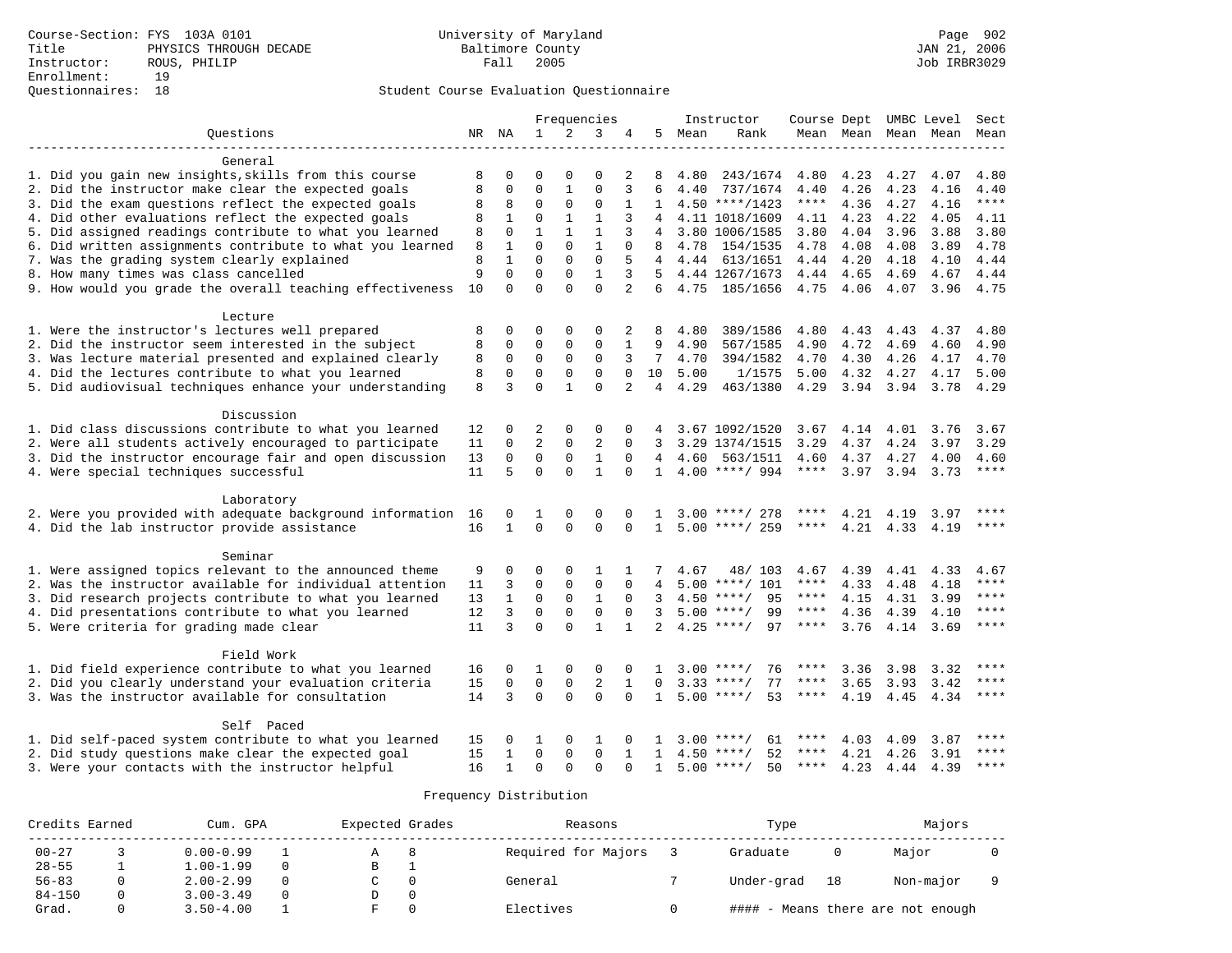| D |                               |  | responses to be significant |
|---|-------------------------------|--|-----------------------------|
|   | Other<br>$\sim$ $\sim$ $\sim$ |  |                             |
|   |                               |  |                             |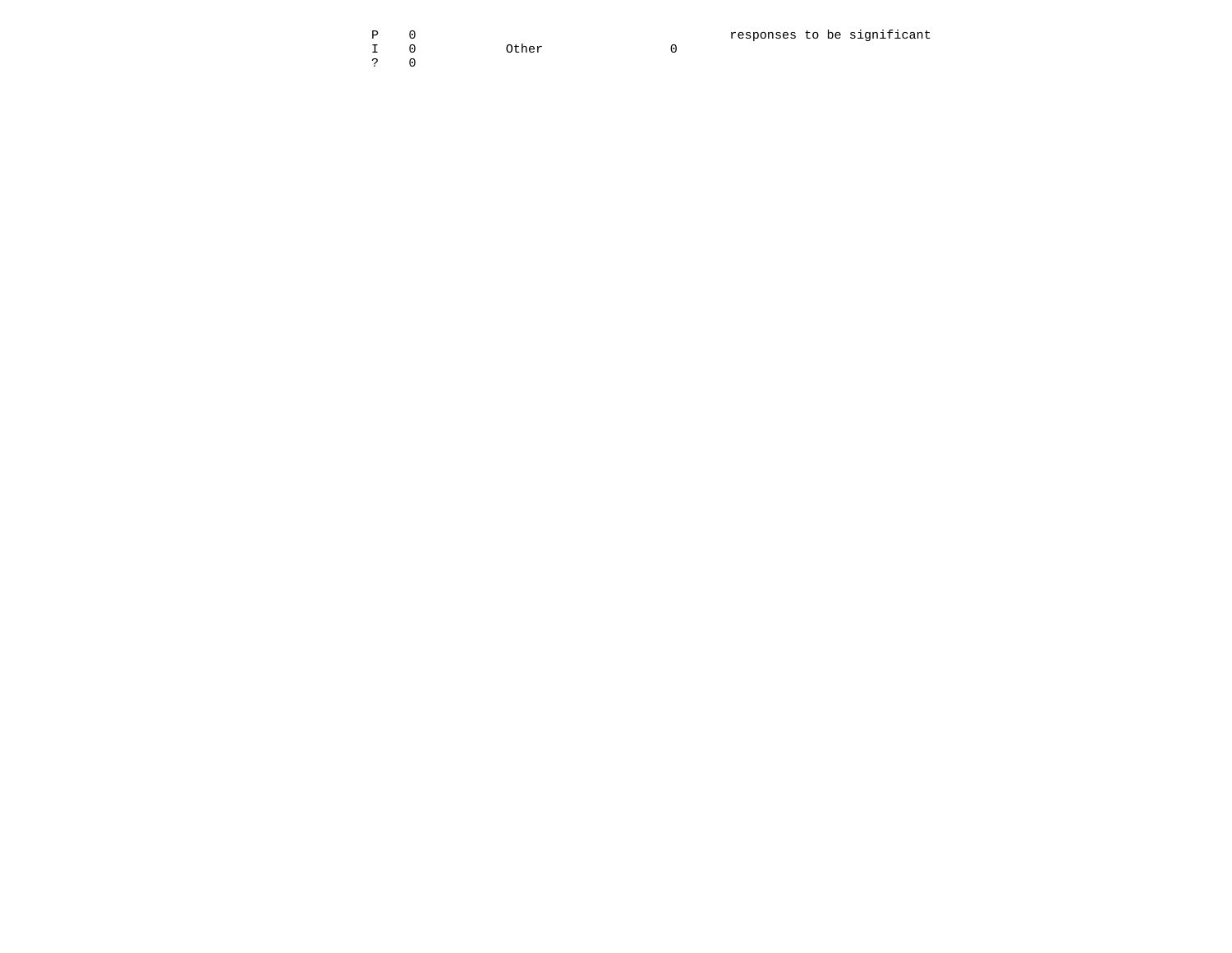|             |                        |                |                |                |                     |              |      |           | Course Dept                                                                                                                                                                                                             |                                                                           |                      |                           | Sect                               |
|-------------|------------------------|----------------|----------------|----------------|---------------------|--------------|------|-----------|-------------------------------------------------------------------------------------------------------------------------------------------------------------------------------------------------------------------------|---------------------------------------------------------------------------|----------------------|---------------------------|------------------------------------|
| NR          | NA                     | $\mathbf{1}$   | $2^{1}$        | 3              |                     | 5.           | Mean | Rank      |                                                                                                                                                                                                                         |                                                                           |                      | Mean                      | Mean                               |
|             |                        |                |                |                |                     |              |      |           |                                                                                                                                                                                                                         |                                                                           |                      |                           |                                    |
|             |                        |                |                |                |                     |              |      |           | 3.58                                                                                                                                                                                                                    | 4.23                                                                      | 4.27                 | 4.07                      | 3.58                               |
| $\Omega$    | $\Omega$               | $\Omega$       | $\overline{2}$ | 6              |                     |              |      |           | 3.54                                                                                                                                                                                                                    | 4.26                                                                      | 4.23                 | 4.16                      | 3.54                               |
| ∩           | 11                     | $\Omega$       | $\Omega$       | $\Omega$       |                     |              |      |           | $***$ * * *                                                                                                                                                                                                             | 4.36                                                                      | 4.27                 | 4.16                      | $***$                              |
| $\Omega$    | $\Omega$               |                | $\overline{2}$ | $\mathfrak{D}$ |                     |              |      |           | 3.69                                                                                                                                                                                                                    | 4.23                                                                      | 4.22                 | 4.05                      | 3.69                               |
| $\mathbf 0$ |                        |                | $\overline{a}$ | $\overline{a}$ | 3                   |              |      |           | 3.58                                                                                                                                                                                                                    | 4.04                                                                      | 3.96                 | 3.88                      | 3.58                               |
| $\Omega$    | $\Omega$               | $\Omega$       |                |                | 4                   | 4            |      |           | 3.85                                                                                                                                                                                                                    | 4.08                                                                      | 4.08                 | 3.89                      | 3.85                               |
| $\Omega$    | $\Omega$               |                | 4              |                | 3                   |              |      |           | 3.08                                                                                                                                                                                                                    | 4.20                                                                      | 4.18                 | 4.10                      | 3.08                               |
| $\Omega$    | $\Omega$               | $\Omega$       | $\Omega$       | $\Omega$       |                     |              |      |           |                                                                                                                                                                                                                         | 4.65                                                                      | 4.69                 | 4.67                      | 4.46                               |
|             | $\cap$                 | $\Omega$       |                |                |                     | 4            |      |           |                                                                                                                                                                                                                         |                                                                           |                      |                           | 4.08                               |
|             |                        |                |                |                |                     |              |      |           |                                                                                                                                                                                                                         |                                                                           |                      |                           |                                    |
|             |                        | O              | 2              |                |                     |              |      |           | 3.58                                                                                                                                                                                                                    | 4.43                                                                      | 4.43                 | 4.37                      | 3.58                               |
|             | $\Omega$               | 0              | $\Omega$       | 0              | 0                   | 12           | 5.00 | 1/1585    | 5.00                                                                                                                                                                                                                    | 4.72                                                                      | 4.69                 | 4.60                      | 5.00                               |
| 1           | $\Omega$               | $\Omega$       | 3              | $\overline{4}$ | 3                   |              |      |           | 3.33                                                                                                                                                                                                                    | 4.30                                                                      | 4.26                 | 4.17                      | 3.33                               |
| 1           | $\Omega$               | $\Omega$       | $\Omega$       | 2              | $\overline{2}$      | 8            | 4.50 | 692/1575  | 4.50                                                                                                                                                                                                                    | 4.32                                                                      | 4.27                 | 4.17                      | 4.50                               |
| 1           | $\mathsf{R}$           | $\Omega$       | $\cap$         | $\Omega$       |                     | 3            | 4.75 |           | 4.75                                                                                                                                                                                                                    |                                                                           | 3.94                 | 3.78                      | 4.75                               |
|             |                        |                |                |                |                     |              |      |           |                                                                                                                                                                                                                         |                                                                           |                      |                           |                                    |
|             |                        | $\Omega$       |                |                |                     |              | 4.33 |           | 4.33                                                                                                                                                                                                                    | 4.14                                                                      | 4.01                 | 3.76                      | 4.33                               |
| 1           | $\Omega$               | $\Omega$       | $\Omega$       |                |                     | 8            | 4.58 | 560/1515  | 4.58                                                                                                                                                                                                                    | 4.37                                                                      | 4.24                 | 3.97                      | 4.58                               |
| 1           | $\Omega$               | $\Omega$       | $\Omega$       | $\Omega$       |                     | 11           | 4.92 | 219/1511  | 4.92                                                                                                                                                                                                                    | 4.37                                                                      | 4.27                 | 4.00                      | 4.92                               |
| 1           | 4                      | $\overline{a}$ | $\Omega$       | $\mathfrak{D}$ |                     | २            | 3.38 |           | 3.38                                                                                                                                                                                                                    | 3.97                                                                      | 3.94                 | 3.73                      | 3.38                               |
|             |                        |                |                |                |                     |              |      |           |                                                                                                                                                                                                                         |                                                                           |                      |                           |                                    |
|             |                        | O              | $\Omega$       |                |                     | 4            |      |           |                                                                                                                                                                                                                         |                                                                           |                      |                           | 4.43                               |
|             |                        | 0              |                | 0              |                     | 5            | 4.83 |           | 4.83                                                                                                                                                                                                                    | 4.33                                                                      | 4.48                 | 4.18                      | 4.83                               |
| 6           | $\overline{2}$         | $\Omega$       | $\Omega$       | $\overline{2}$ |                     | 2            | 4.00 | 95<br>62/ | 4.00                                                                                                                                                                                                                    | 4.15                                                                      | 4.31                 | 3.99                      | 4.00                               |
| 6           | $\Omega$               | $\Omega$       | $\Omega$       | $\Omega$       |                     | 6            | 4.86 | 34/<br>99 | 4.86                                                                                                                                                                                                                    | 4.36                                                                      | 4.39                 | 4.10                      | 4.86                               |
|             |                        |                |                | ঽ              | $\mathfrak{D}$      | <sup>0</sup> | 3.00 | 88/<br>97 | 3.00                                                                                                                                                                                                                    | 3.76                                                                      | 4.14                 | 3.69                      | 3.00                               |
|             | $\mathbf{1}$<br>6<br>6 |                | $\overline{a}$ | $\cap$<br>0    | $\overline{4}$<br>ζ | Frequencies  |      | 4.43      | Instructor<br>3.54 1484/1674<br>$4.50$ ****/1423<br>3.69 1360/1609<br>3.58 1175/1585<br>3.85 1074/1535<br>3.08 1557/1651<br>4.46 1246/1673<br>4.08<br>906/1656<br>3.58 1464/1586<br>3.33 1457/1582<br>63/103<br>42/ 101 | 3.58 1486/1674<br>4.46<br>4.08<br>143/1380<br>572/1520<br>795/994<br>4.43 | 4.06<br>3.94<br>4.39 | Mean Mean<br>4.07<br>4.41 | UMBC Level<br>Mean<br>3.96<br>4.33 |

| Credits Earned |   | Cum. GPA      |   |   | Expected Grades | Reasons             |   | Type                        | Majors |                                   |  |
|----------------|---|---------------|---|---|-----------------|---------------------|---|-----------------------------|--------|-----------------------------------|--|
| $00 - 27$      |   | $0.00 - 0.99$ |   | Α | 8               | Required for Majors |   | Graduate                    | 0      | Major                             |  |
| $28 - 55$      | 4 | $1.00 - 1.99$ |   | B | 4               |                     |   |                             |        |                                   |  |
| $56 - 83$      |   | $2.00 - 2.99$ |   | C | 0               | General             |   | Under-grad                  | 13     | Non-major                         |  |
| $84 - 150$     |   | $3.00 - 3.49$ |   | D | 0               |                     |   |                             |        |                                   |  |
| Grad.          | 0 | $3.50 - 4.00$ | 2 | F | $\Omega$        | Electives           | ∠ |                             |        | #### - Means there are not enough |  |
|                |   |               |   | Ρ | 0               |                     |   | responses to be significant |        |                                   |  |
|                |   |               |   |   | $\Omega$        | Other               | A |                             |        |                                   |  |
|                |   |               |   |   |                 |                     |   |                             |        |                                   |  |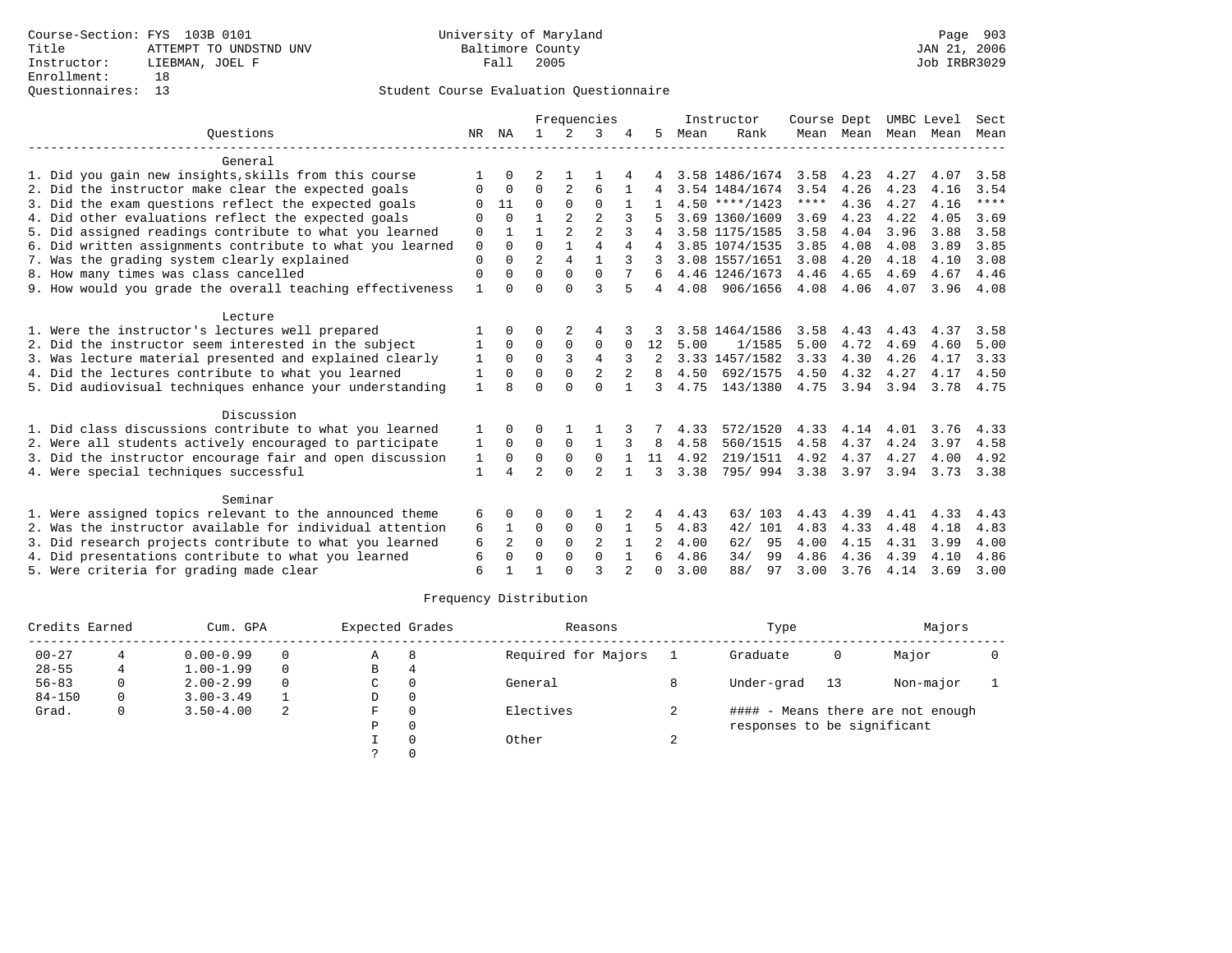|                                                           | Frequencies  |          |                |                | Instructor     | Course Dept |              |      | UMBC Level       | Sect        |           |                     |      |      |
|-----------------------------------------------------------|--------------|----------|----------------|----------------|----------------|-------------|--------------|------|------------------|-------------|-----------|---------------------|------|------|
| Ouestions                                                 |              | NR NA    | $\mathbf{1}$   | 2              | 3              |             | 5.           | Mean | Rank             |             |           | Mean Mean Mean Mean |      | Mean |
| General                                                   |              |          |                |                |                |             |              |      |                  |             |           |                     |      |      |
| 1. Did you gain new insights, skills from this course     | 2            | 0        | O              | 2              | 5              | 2           |              |      | 3.50 1511/1674   | 3.50        | 4.23      | 4.27                | 4.07 | 3.50 |
| 2. Did the instructor make clear the expected goals       |              | $\Omega$ | $\overline{2}$ | $\overline{a}$ | 6              |             |              |      | 2.92 1628/1674   | 2.92        | 4.26      | 4.23                | 4.16 | 2.92 |
| 3. Did the exam questions reflect the expected goals      |              | $\Omega$ | $\Omega$       |                | 5              |             |              |      | 3.54 1262/1423   | 3.54        | 4.36      | 4.27                | 4.16 | 3.54 |
| 4. Did other evaluations reflect the expected goals       |              | $\Omega$ | $\mathbf{1}$   | $\mathbf{1}$   | 5              |             |              |      | 3.31 1507/1609   | 3.31        | 4.23      | 4.22                | 4.05 | 3.31 |
| 5. Did assigned readings contribute to what you learned   | 1            | 0        | $\Omega$       | $\overline{a}$ | 6              | 4           |              |      | 3.31 1344/1585   | 3.31        | 4.04      | 3.96                | 3.88 | 3.31 |
| 6. Did written assignments contribute to what you learned | 1            | $\cap$   | 1              | $\Omega$       | $\overline{4}$ |             |              |      | 3.62 1234/1535   | 3.62        | 4.08      | 4.08                | 3.89 | 3.62 |
| 7. Was the grading system clearly explained               | $\mathbf{1}$ |          | 5              | $\overline{a}$ | 3              |             | $\Omega$     |      | 2.17 1633/1651   | 2.17        | 4.20      | 4.18                | 4.10 | 2.17 |
| 8. How many times was class cancelled                     | 1            | $\Omega$ | $\Omega$       | 0              | $\Omega$       | $\Omega$    | 13           | 5.00 | 1/1673           | 5.00        | 4.65      | 4.69                | 4.67 | 5.00 |
| 9. How would you grade the overall teaching effectiveness | 3            |          |                |                | $\overline{4}$ | 2           |              |      | 3.30 1455/1656   | 3.30        | 4.06      | 4.07                | 3.96 | 3.30 |
| Lecture                                                   |              |          |                |                |                |             |              |      |                  |             |           |                     |      |      |
| 1. Were the instructor's lectures well prepared           | 5            |          |                |                |                |             |              |      | 3.00 1539/1586   | 3.00        | 4.43      | 4.43                | 4.37 | 3.00 |
| 2. Did the instructor seem interested in the subject      | 5            | 0        | $\Omega$       | 0              | $\mathbf 0$    | 6           |              |      | 4.33 1354/1585   | 4.33        | 4.72      | 4.69                | 4.60 | 4.33 |
| 3. Was lecture material presented and explained clearly   | 5            | $\Omega$ | $\Omega$       | $\overline{a}$ | 3              |             | $\Omega$     |      | 3.22 1476/1582   | 3.22        | 4.30      | 4.26                | 4.17 | 3.22 |
| 4. Did the lectures contribute to what you learned        | 5            | 0        | $\Omega$       |                | $\overline{4}$ | 4           | 0            |      | 3.33 1423/1575   | 3.33        | 4.32      | 4.27                | 4.17 | 3.33 |
| 5. Did audiovisual techniques enhance your understanding  | 5            |          | $\Omega$       |                |                | $\cap$      |              |      | $3.33$ ****/1380 | $***$ * * * | 3.94      | 3.94                | 3.78 | **** |
| Discussion                                                |              |          |                |                |                |             |              |      |                  |             |           |                     |      |      |
| 1. Did class discussions contribute to what you learned   | 3            |          | 0              |                |                |             |              |      | 3.73 1051/1520   | 3.73        | 4.14      | 4.01                | 3.76 | 3.73 |
| 2. Were all students actively encouraged to participate   | 3            | $\Omega$ | $\Omega$       | $\Omega$       | $\Omega$       | 4           | 7            | 4.64 | 513/1515         | 4.64        | 4.37      | 4.24                | 3.97 | 4.64 |
| 3. Did the instructor encourage fair and open discussion  | 3            | 0        | $\mathbf 0$    | $\mathbf{1}$   | $\mathbf{1}$   |             | 6            | 4.27 | 875/1511         | 4.27        | 4.37      | 4.27                | 4.00 | 4.27 |
| 4. Were special techniques successful                     | 3            | 5        | $\overline{a}$ |                | $\Omega$       | 2           | $\mathbf{1}$ | 2.83 | 932/994          |             | 2.83 3.97 | 3.94                | 3.73 | 2.83 |
| Seminar                                                   |              |          |                |                |                |             |              |      |                  |             |           |                     |      |      |
| 1. Were assigned topics relevant to the announced theme   | 7            | O        | 0              | 0              |                |             | 3            | 4.29 | 69/ 103          | 4.29        | 4.39      | 4.41                | 4.33 | 4.29 |
| 2. Was the instructor available for individual attention  | 7            | $\Omega$ | 1              | $\mathbf 0$    | 3              | 2           | $\mathbf{1}$ | 3.29 | 99/ 101          | 3.29        | 4.33      | 4.48                | 4.18 | 3.29 |
| 3. Did research projects contribute to what you learned   |              | $\Omega$ | $\Omega$       | $\Omega$       | $\overline{2}$ |             | 3            | 4.14 | 60/<br>95        | 4.14        | 4.15      | 4.31                | 3.99 | 4.14 |
| 4. Did presentations contribute to what you learned       | 7            | $\Omega$ | $\Omega$       | 1              | $\Omega$       | 3           | 3            | 4.14 | 67/<br>99        | 4.14        | 4.36      | 4.39                | 4.10 | 4.14 |
| 5. Were criteria for grading made clear                   | 7            |          | $\overline{4}$ |                |                |             | 0            | 1.86 | 97/<br>97        | 1.86        | 3.76      | 4.14                | 3.69 | 1.86 |

| Credits Earned |   | Cum. GPA      | Expected Grades |   | Reasons |                     | Type | Majors                      |    |                                   |  |
|----------------|---|---------------|-----------------|---|---------|---------------------|------|-----------------------------|----|-----------------------------------|--|
| $00 - 27$      |   | $0.00 - 0.99$ |                 | Α | 2       | Required for Majors |      | Graduate                    | 0  | Major                             |  |
| $28 - 55$      | 0 | $1.00 - 1.99$ | $\Omega$        | В | 6       |                     |      |                             |    |                                   |  |
| $56 - 83$      |   | $2.00 - 2.99$ | $\Omega$        | C | 2       | General             | 12   | Under-grad                  | 14 | Non-major                         |  |
| $84 - 150$     | 0 | $3.00 - 3.49$ | $\Omega$        | D |         |                     |      |                             |    |                                   |  |
| Grad.          | 0 | $3.50 - 4.00$ | 0               | F |         | Electives           |      |                             |    | #### - Means there are not enough |  |
|                |   |               |                 | P |         |                     |      | responses to be significant |    |                                   |  |
|                |   |               |                 |   |         | Other               |      |                             |    |                                   |  |
|                |   |               |                 |   |         |                     |      |                             |    |                                   |  |